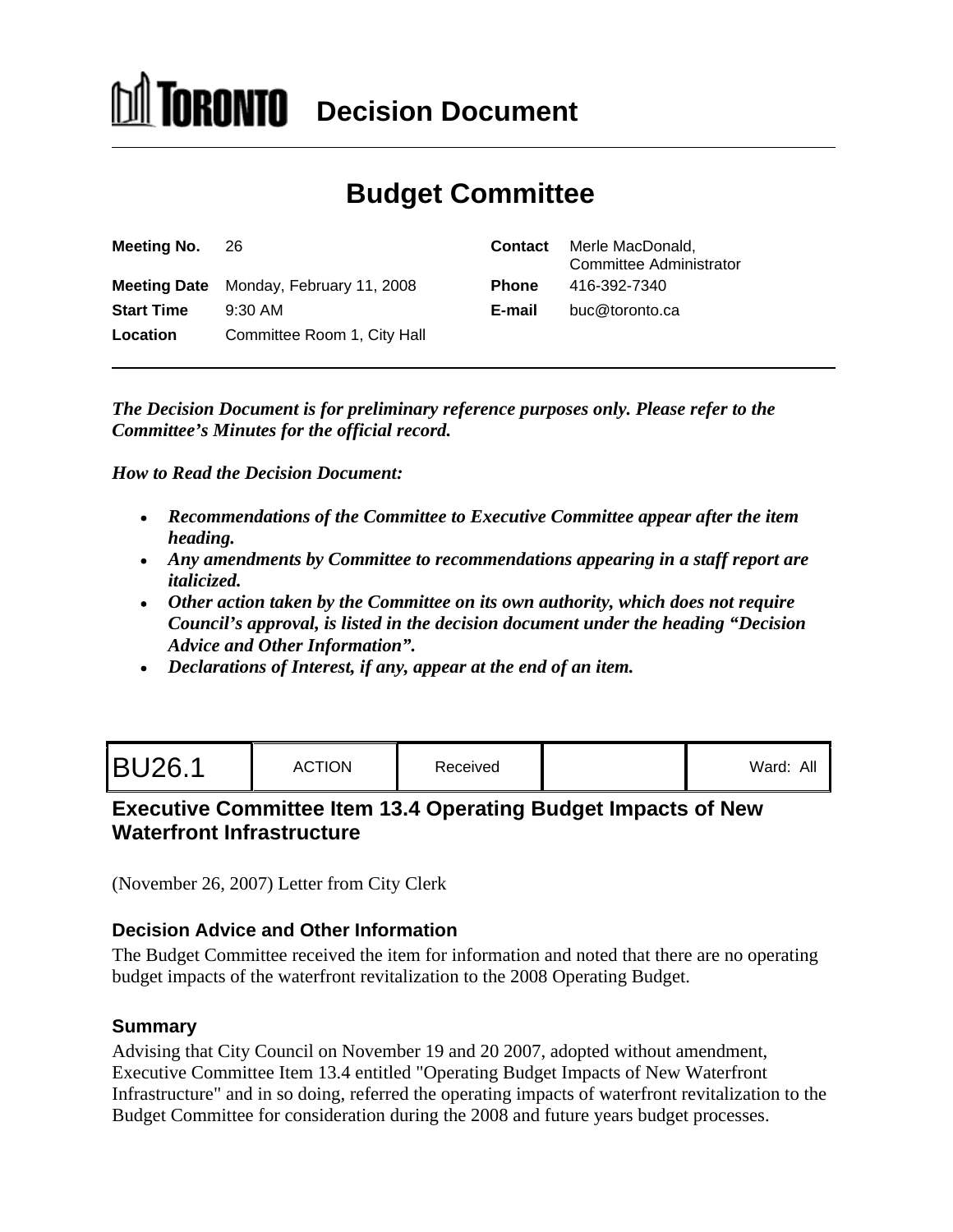#### **Background Information**

Letter from City Council re Operating Budget Impacts of New Waterfront Infrastructure [\(http://www.toronto.ca/legdocs/mmis/2008/bu/bgrd/backgroundfile-9176.pdf](http://www.toronto.ca/legdocs/mmis/2008/bu/bgrd/backgroundfile-9176.pdf)) Report on Operating Budget Impacts of New Waterfront Infrastructure [\(http://www.toronto.ca/legdocs/mmis/2008/bu/bgrd/backgroundfile-9177.pdf](http://www.toronto.ca/legdocs/mmis/2008/bu/bgrd/backgroundfile-9177.pdf))

|--|--|--|

# **City-Wide Security Plan**

(February 4, 2008) Report from City Manager

#### **Decision Advice and Other Information**

The Budget Committee deferred consideration of the item, as amended, to the Budget Committee wrap-up meeting on February 25, 2008:

- 1. Further improvements and enhancements be made to the current Corporate Security framework with the objective of enhancing corporate standards and further centralizing those security functions which have City-wide implications.
- 2. The Corporate Security Unit will undertake further consultations with the affected divisions and review existing divisional security plans and create plans for divisions currently without plans and report back in the fall of 2008.
- *3. Staff report to the Budget Committee in July 2008 on the comparator information and options utilized by other major cities, and that staff report on the framework and implementation as they relate to ABCs.*
- *4. That the framework for the City-wide Security Plan include advice on civilian oversight, independent complaints process, access and equity hiring and training, and environmental design measure.*
- *5. That the City Manager request all City Divisions to declare a moratorium on new Security Staff hirings for 2009 until the City's Security Plan is submitted to the Executive Committee.*
- 6. The appropriate City officials be authorized and directed to take the necessary action to give effect thereto.

#### **Financial Impact**

- 1. There are no new financial requirements emanating from this report.
- 2. The total amounts currently spent on security for Category 1 and 2 divisions (See Attachment 1) is approximately \$11 million. The amount spent on security for Category 3 divisions (See Attachment 1) is undetermined at this time, as this cost is integrated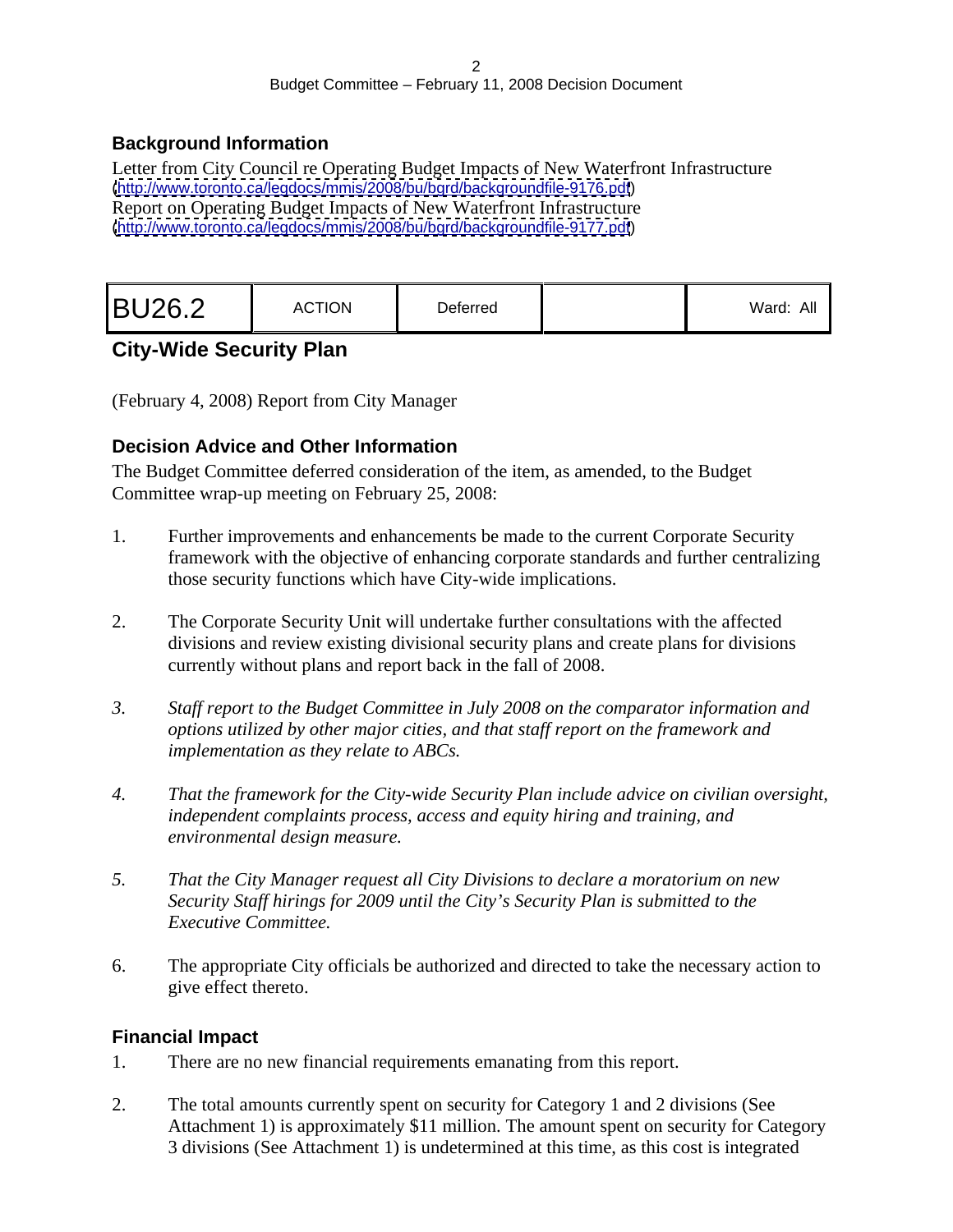#### $3 \overline{3}$ Budget Committee – February 11, 2008 Decision Document

into general maintenance funds

3. The Deputy City Manager and Chief Financial Officer has reviewed this report and agrees with the financial impact information.

#### **Summary**

As part of the 2007 Operating Budget, the City Manager was asked to report on a City-Wide Security Plan prior to the 2008 Operating Budget process. What is being proposed is a synopsis of the City's overall approach to security matters in the context of sharing resources, ensuring that baseline standards are set, and identifying the gaps between the current state and the established standards.

While some City divisions and Agencies, Boards, and Commissions have internal security plans which guide their present and future needs for operating and capital security, there exists no overall security plan that encompasses all the plans under one umbrella.

This report provides a synopsis of the Corporate Security framework and the details of the required improvements and enhancements to produce the City-Wide Security Plan. A further report will be tabled in the fall of 2008 on the completed City-Wide Security Plan.

#### **Background Information**

City-Wide Security Plan [\(http://www.toronto.ca/legdocs/mmis/2008/bu/bgrd/backgroundfile-10537.pdf](http://www.toronto.ca/legdocs/mmis/2008/bu/bgrd/backgroundfile-10537.pdf)) City-Wide Security Plan Attachment 1 [\(http://www.toronto.ca/legdocs/mmis/2008/bu/bgrd/backgroundfile-10538.pdf](http://www.toronto.ca/legdocs/mmis/2008/bu/bgrd/backgroundfile-10538.pdf))

|--|

## **Community Development and Recreation Committee Item 6.4 Use of Residential Fire Sprinklers in New Housing Projects**

(June 28, 2007) Letter from City Clerk

#### **Decision Advice and Other Information**

The Budget Committee deferred consideration of the item to June 2008.

#### **Summary**

Advising that City Council on June 19, 20 and 22, 2007, adopted as amended Community Development and Recreation Committee item 6.4, entitled "Use of Residential Fire Sprinklers in New Housing Projects", and in doing, referred the request for including residential fire sprinklers in the design of future City-funded affordable homes to the 2008 Budget process.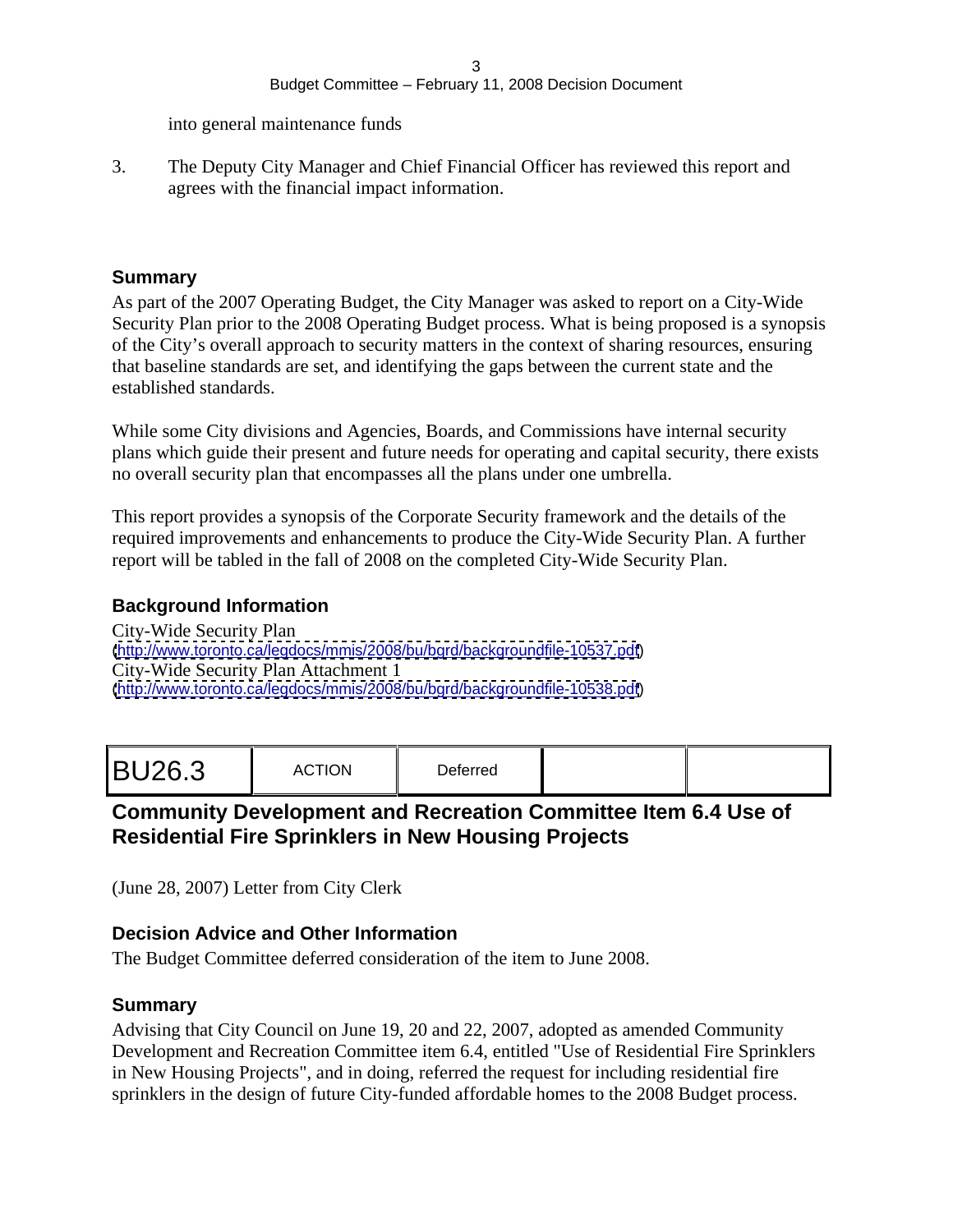#### **Background Information**

Letter from City Council re use of residential fire sprinklers in new housing projects. [\(http://www.toronto.ca/legdocs/mmis/2008/bu/bgrd/backgroundfile-9196.pdf](http://www.toronto.ca/legdocs/mmis/2008/bu/bgrd/backgroundfile-9196.pdf)) City Council decision on Use of Residential Fire Sprinklers in New Housing Projects [\(http://www.toronto.ca/legdocs/mmis/2008/bu/bgrd/backgroundfile-9197.pdf](http://www.toronto.ca/legdocs/mmis/2008/bu/bgrd/backgroundfile-9197.pdf))

# **Development of Child Care Centres with the Toronto District School Board and Native Child and Family Services**

(January 14, 2008) Report from Community Development and Recreation Committee

#### **Decision Advice and Other Information**

The Budget Committee approved the following, subject to final approval of the 2008 Operating Budget:

- 1. Funds of up to \$2.9 million be approved for the construction of Ghesig House at 156 Galloway Road and Kiiwednong at 2784 Keele Street, two Aboriginal Child Care Centres to be developed by the Native Child and Family Services Toronto. The total project cost of \$2.9 million is to be funded from the Child Care Expansion Reserve Fund of \$2.4 million and from Provincial revenues of \$0.528 million. The 2008 Recommended Operating Budget for Children's Services be adjusted by \$0.228 million gross and revenue to reflect the additional funds required to complete the two Aboriginal Child Care Centres in 2008.
- 2. Funds of up to \$2 million be approved to create three new child care centres at Highfield Junior School, Kennedy Public School, and Crescent Town Elementary School to be funded from the Child Care Capital Reserve Fund and that the 2008 Recommended Operating Budget for Children's Services be adjusted by \$2.0 million gross and revenue to reflect the funds required for this project.
- 3. The General Manager of Children's Services Division be delegated authority to negotiate agreements and execute them on behalf of the City with the Toronto District School Board (TDSB) and with Native Child and Family Services Toronto (NCFST) for the design and construction of such projects, and such agreements be on terms and conditions satisfactory to the General Manager and in a form satisfactory to the City Solicitor.

## **Summary**

Advising of the action taken by the Community Development and Recreation Committee on January 14, 2008 concerning a report (December 19, 2007) from the General Manager, Children's Services.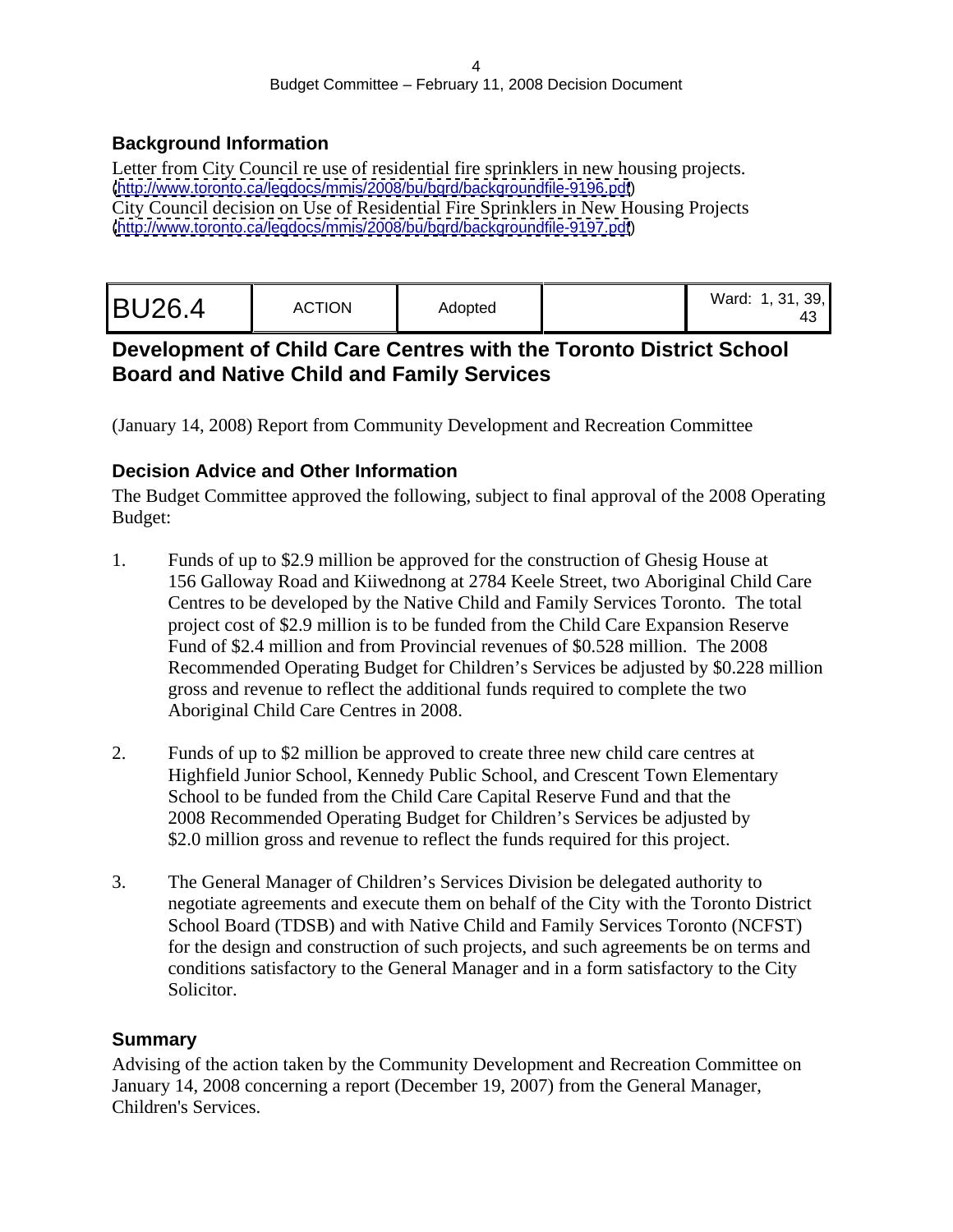#### **Background Information**

letter - Development of Child Care Centres with the Toronto District School Board and Native Child and Family Services [\(http://www.toronto.ca/legdocs/mmis/2008/bu/bgrd/backgroundfile-10382.pdf](http://www.toronto.ca/legdocs/mmis/2008/bu/bgrd/backgroundfile-10382.pdf)) Attach 1 - Report [\(http://www.toronto.ca/legdocs/mmis/2008/bu/bgrd/backgroundfile-10383.pdf](http://www.toronto.ca/legdocs/mmis/2008/bu/bgrd/backgroundfile-10383.pdf))

|  | . . aru. <i>.</i> . |  | Adoptec | ACTION<br>$\sim$ | <b>BU26.5</b> |
|--|---------------------|--|---------|------------------|---------------|
|--|---------------------|--|---------|------------------|---------------|

## **Economic Development Committee Item 9.5 Implementing "Talent Matters - Shaping Talent Strategies in a Changing World"**

(November 26, 2007) Letter from City Clerk

## **Decision Advice and Other Information**

The Budget Committee approved \$100,000 new/enhanced funding for Financial Services Sector Strategic Initiatives to implement Talent Matters Strategies, subject to final approval of the 2008 Operating Budget.

#### **Summary**

Advising that City Council on November 19 and 20, 2007, adopted as amended Economic Development Committee Item 9.5, entitled "Implementing Talent Matters - Shaping Talent Strategies in a Changing World", and in doing so, referred the \$100,000.00 budget request related to the cost of implementing the recommendations to the Budget Committee for consideration as part of the 2008 Budget Process.

## **Background Information**

Letter from City Council - Implementing - Talent Matters - Shaping Talent Strategies in a Changing World [\(http://www.toronto.ca/legdocs/mmis/2008/bu/bgrd/backgroundfile-9292.pdf](http://www.toronto.ca/legdocs/mmis/2008/bu/bgrd/backgroundfile-9292.pdf)) City Council Decision Document re Implementing - Talent Matters - Shaping Talent Strategies

in a Changing World

[\(http://www.toronto.ca/legdocs/mmis/2008/bu/bgrd/backgroundfile-9293.pdf](http://www.toronto.ca/legdocs/mmis/2008/bu/bgrd/backgroundfile-9293.pdf))

|--|

# **Building Costs – Franklin Carmichael Art Group**

(January 11, 2008) Letter from Councillor Suzan Hall, Ward 1 Etobicoke North

## **Decision Advice and Other Information**

The Budget Committee received the item for information.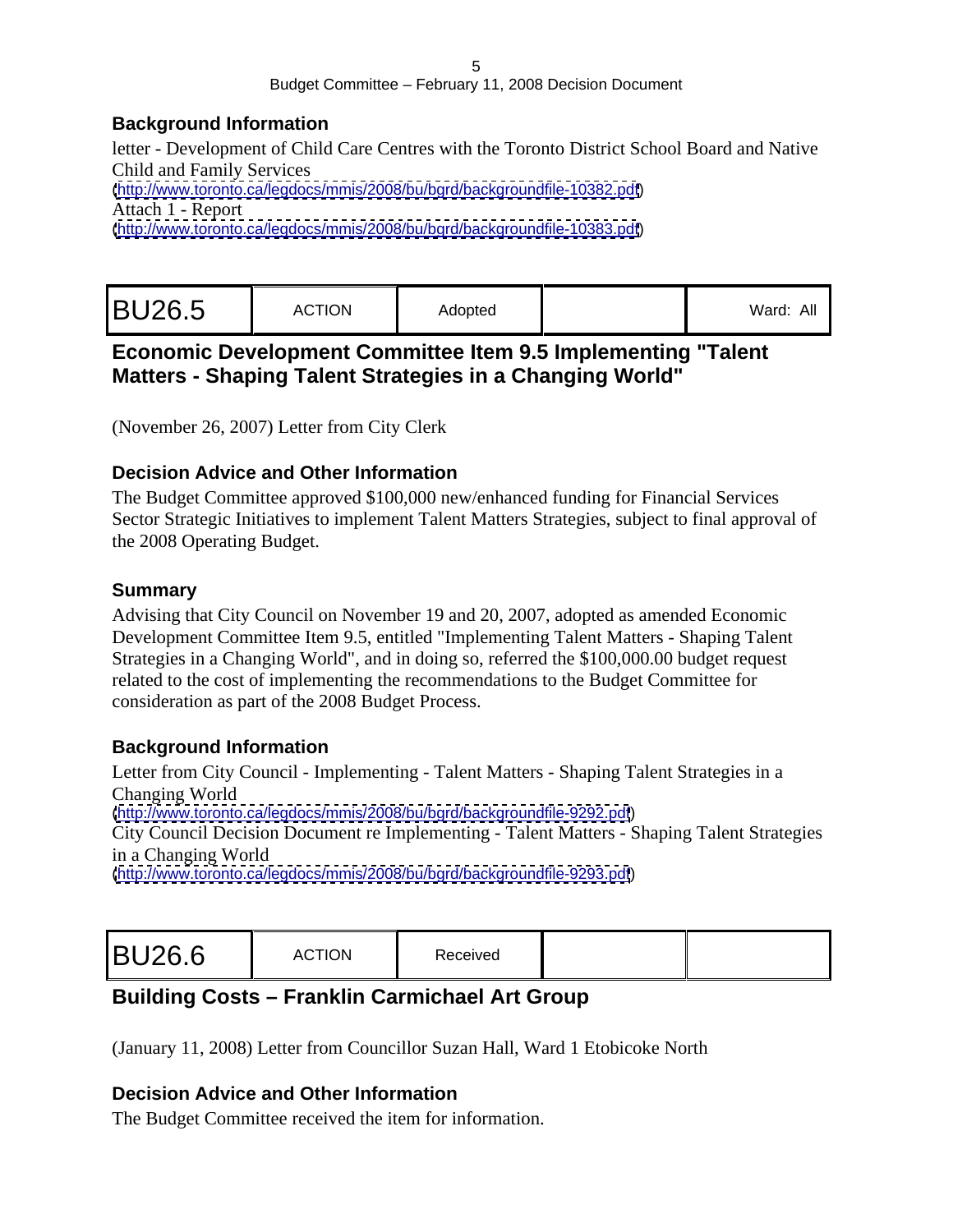#### **Summary**

Letter received from Councillor Suzan Hall requesting that the City enhance its support to the Building Costs for the Franklin Carmichael Art Group by providing funding that will cover key building service costs in the amount of \$12,500 for 2008 as outlined in her letter.

## **Background Information**

Building Costs - Franklin Carmichael Art Group [\(http://www.toronto.ca/legdocs/mmis/2008/bu/bgrd/backgroundfile-10629.pdf](http://www.toronto.ca/legdocs/mmis/2008/bu/bgrd/backgroundfile-10629.pdf))

# **Response to Councillor Enquiry – Forestry Operations**

(January 30, 2008) Report from General Manager, Parks, Forestry and Recreation

#### **Decision Advice and Other Information**

The Budget Committee received the item for information.

#### **Summary**

To report as requested on the issues raised in a November 5, 2007, communication from Councillor Suzan Hall to the Parks and Environment Committee, and to provide a summary of information that has been previously presented in an effort to reduce the urban forestry tree maintenance backlog.

The issues raised in Councillor Suzan Hall's letter, with respect to enhancing urban forestry's tree pruning operations and reducing their maintenance backlog have been well documented and requests for additional funding to address the issues have been put forward in recent reports to Committee and Council.

#### **Background Information**

Response to Councillor Enquiry - Forestry Operations [\(http://www.toronto.ca/legdocs/mmis/2008/bu/bgrd/backgroundfile-10516.pdf](http://www.toronto.ca/legdocs/mmis/2008/bu/bgrd/backgroundfile-10516.pdf))

## **Final 2008 Fees - Getting to 70% Diversion by 2010**

(February 4, 2008) Report from General Manager, Solid Waste Management Services and the Deputy City Manager and Chief Financial Officer

#### **Decision Advice and Other Information**

The Budget Committee deferred consideration of the item to the Budget Committee wrap-up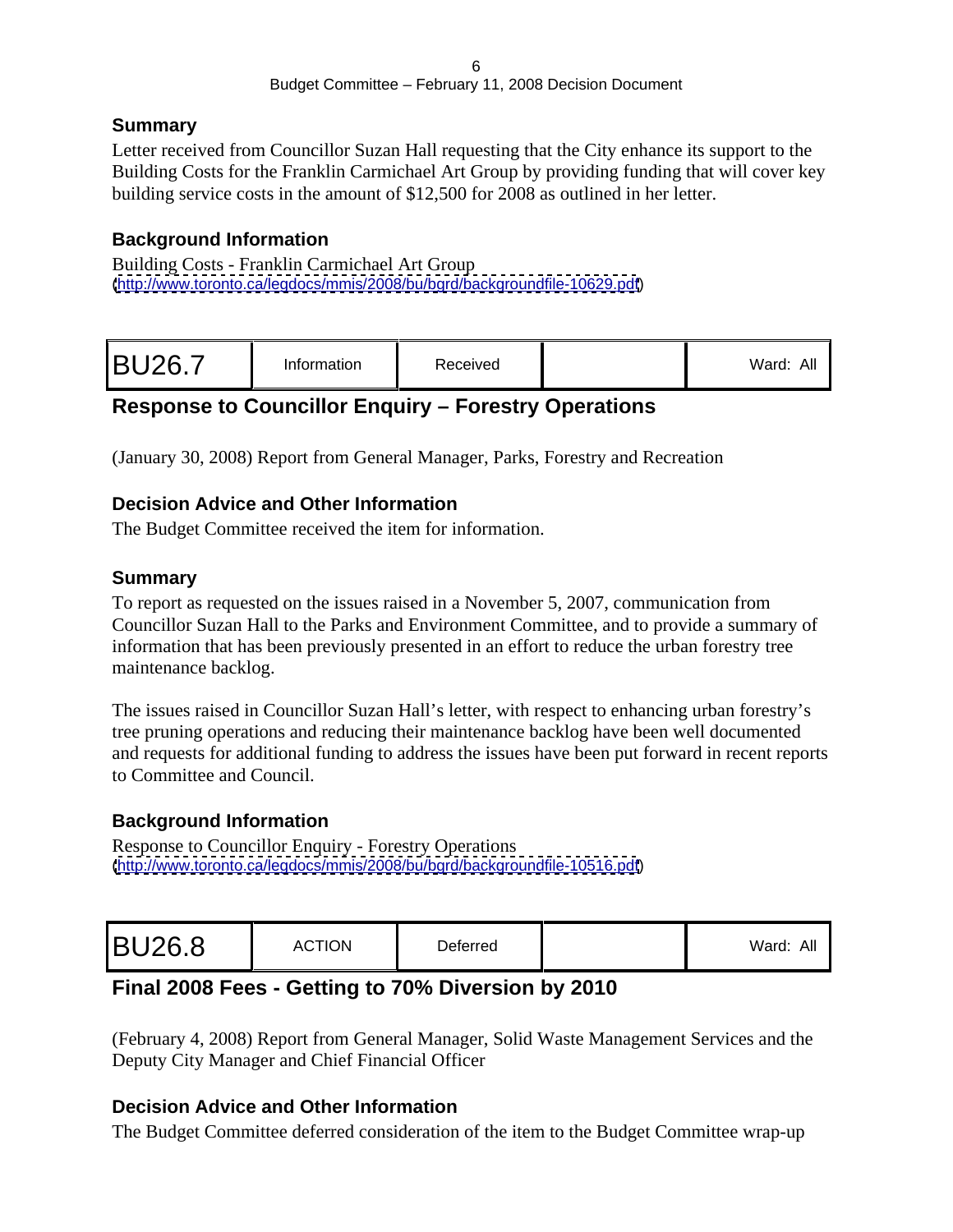meeting on February 25, 2008.

#### **Financial Impact**

#### Allocation of Projected Revenue from the Volume-based Rate Structure

The new volume-based rate structure is expected to generate \$75.417 million in additional revenue for 2008. This additional revenue consists of \$53.250 million generated from multi unit residential customers for the six month period from July 1 to December 31 and \$22.167 million generated from single family residential customers for the two month period from November 1 to December 31, 2008. Of the \$75.417 million collected, \$17.667 million will be used to fund new waste diversion initiatives in 2008. This amount includes the cost of repayment of debt for Solid Waste Management capital projects as well as a contribution to the Waste Management Reserve Fund for Capital and stabilization. The balance of funding of \$58.079 million will fund the tax rebate program in 2008 through the Non-Program Operating Budget. In addition, \$3 million from other revenue sources will also fund new diversion initiatives in 2008.

The following table summarizes the budget implications in 2008 and 2009 as Solid Waste Management Services transitions from being funded through property taxes to being funded from volume-based user fees:

| \$ millions                                                  |                                         |                  | 2008 Budget |                           | 2009 Budget |                                                                                 |               |     |                               |                                                                                                    |       |                           |  |
|--------------------------------------------------------------|-----------------------------------------|------------------|-------------|---------------------------|-------------|---------------------------------------------------------------------------------|---------------|-----|-------------------------------|----------------------------------------------------------------------------------------------------|-------|---------------------------|--|
|                                                              | <b>Solid Waste</b><br><b>Management</b> |                  |             | Non-Program Tax<br>Rebate |             |                                                                                 |               |     | <b>Solid Waste Management</b> |                                                                                                    |       | Non-Program Tax<br>Rebate |  |
|                                                              | <b>Gross</b>                            | Rev              | Net         | Gross Rev Net Gross       |             |                                                                                 |               | Rev |                               | Net Gross Rev Net                                                                                  |       |                           |  |
| <b>Base Operating Budget</b>                                 |                                         | 256.4 74.2 182.2 |             |                           |             |                                                                                 |               |     |                               | $\begin{array}{ l c c c c c c c } \hline 276.7 & 152.6 & 124.1 & 58.1 & 58.1 \ \hline \end{array}$ |       |                           |  |
| <b>Total Base Adjustments</b>                                | $\sim$ $\sim$                           |                  |             | 58.1 (58.1) 58.1 -        | 58.1        |                                                                                 |               |     |                               | 6.5 121.0 (114.6) 124.1                                                                            | 124.1 |                           |  |
| <b>Base Operating Budget Revised</b>                         |                                         |                  |             | 256.4 132.3 124.1 58.1    |             | $58.1 \parallel 283.2 \quad 273.7$                                              |               |     |                               | $9.5$ 182.2 -                                                                                      | 182.2 |                           |  |
| <b>New Revenue Allocation:</b>                               |                                         |                  |             |                           |             |                                                                                 |               |     |                               |                                                                                                    |       |                           |  |
| <b>Base Pressures</b>                                        |                                         |                  |             |                           |             |                                                                                 |               | 9.5 | (9.5)                         |                                                                                                    |       |                           |  |
| <b>New Service Priorities</b>                                |                                         | 13.1 13.1        |             | <b>Service Contract</b>   |             |                                                                                 | $12.1$ 12.1   |     |                               | <b>Service</b><br>$\sim$ $\sim$                                                                    |       |                           |  |
| Capital Debt Charges                                         |                                         | $1.8$ 1.8        |             |                           |             |                                                                                 | 8.9 8.9       |     |                               |                                                                                                    |       |                           |  |
| <b>Contribution to Reserve Fund</b>                          |                                         |                  |             |                           |             |                                                                                 |               |     |                               |                                                                                                    |       |                           |  |
| (incl. Capital & Stabilization)                              |                                         | 5.4 5.4          |             |                           |             |                                                                                 | 19.1 19.1     |     |                               |                                                                                                    |       |                           |  |
| sub-total New Revenue Allocation:                            |                                         | $20.3$ $20.3$    |             |                           |             |                                                                                 | $40.1$ $40.1$ |     |                               |                                                                                                    |       |                           |  |
| <b>Operating Budget (at Year-end)</b> 276.7 152.6 124.1 58.1 |                                         |                  |             |                           |             | $\begin{array}{ c c c c c c } \hline 58.1 & 323.3 & 323.3 \ \hline \end{array}$ |               |     |                               | 182.2                                                                                              | 182.2 |                           |  |

As the user fees are phased-in over 2008, the Solid Waste Management Services net budget will be reduced from \$182.2 million to \$124.1 million. Thus, the 2008 Recommended Operating Budget will be revised twice: in July 2008, for implementation of the multi-unit residential rate structure and in November 2008, for implementation of the single-family rate structure. The 2008 budget will be revised to \$276.7 million gross and \$124.1 million net to reflect these adjustments and the tax revenues will be re-allocated to fund the part-year implementation of the rebate program.

For 2009, user fees will increase by 3.5% and will fund base pressures, new waste diversion initiatives and repayment of capital debt with the remaining balance, totalling \$19.1 million,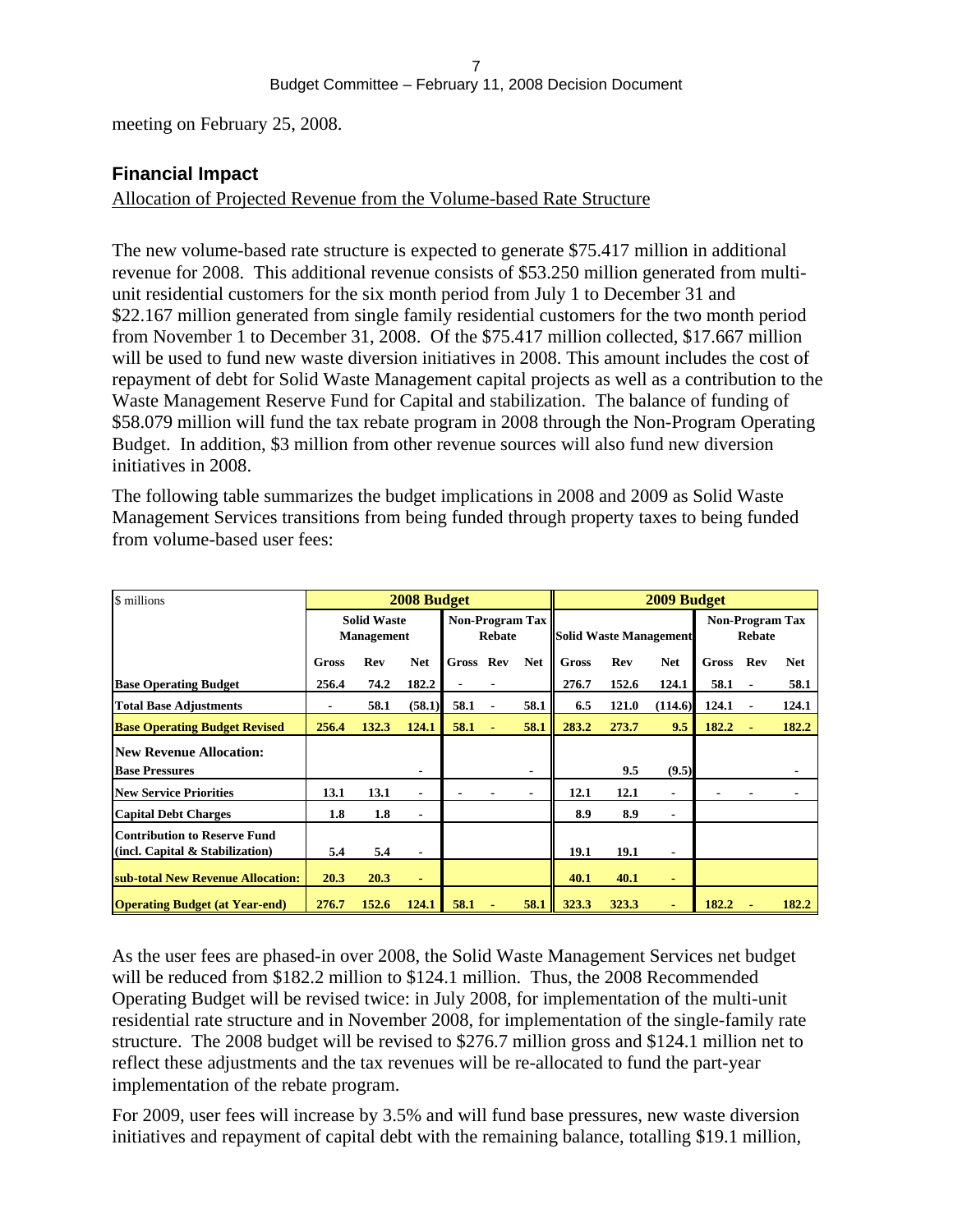used to contribute to the reserve fund. As the user fees will be collected for the full year, the total budget will be funded by a combination of user fees and other sources such as WDO (Waste Diversion Ontario) and the sale of recyclable materials and, in addition, property tax revenues will fully fund the rebate program.

#### **Potential Impact of Amnesty Days**

Toronto does not currently provide this service so it is difficult to accurately estimate the financial impact of amnesty days. However, if the city chooses to provide three amnesty days per year and a move-out amnesty, it would represent an additional Operating Budget pressure estimated to be \$10 million per year as follows:

| <b>Amnesty</b> | <b>Lost Revenue (\$m)</b>            |       |                 | <b>Extra Trucks Total Cost</b><br>and Crews | \$m\$  |
|----------------|--------------------------------------|-------|-----------------|---------------------------------------------|--------|
|                | Single-Residential Multi-Residential |       | $\sim$<br>Total |                                             |        |
| 3 Days         | 4.000                                | 3.000 | 7.000           | 1.852                                       | 8.852  |
| 1 Moving Day   | 0.482                                | 0.526 | 1.008           | 0.148                                       | 1.156  |
| Total          | 4.482                                | 3.526 | 8.008           | 2.000                                       | 10.008 |

If amnesty days and/or moving-out amnesty days are approved, higher fees would be required for the volume-based rate structure to offset the lost revenue and additional costs.

The Deputy City Manager and Chief Financial Officer has reviewed this report and concurs with the financial impact statement.

#### **Summary**

In June 2007, City Council adopted the recommendations in Executive Committee report EX9.1 entitled "Proposed Initiatives and Financing Model to Get to 70% Solid Waste Diversion by 2010", as amended, (herein referred to as "Amended Report EX9.1") which described a series of new waste diversion initiatives to achieve 70% diversion by 2010 and a volume-based solid waste rate system which would raise the approximately \$54 million additional revenue necessary to achieve the 70% diversion goal and provide a financial incentive to residents in single and multi-unit homes to reduce waste.

Amended Report EX9.1 directed staff to report back through the 2008 budget process on the final commencement date, the volume-based rates, and the grant amounts for 2008.

In November 2007, City Council adopted the recommendations in Public Works & Infrastructure Committee report PW11.13 entitled "Response to Council Motions – Getting to 70% Diversion by 2010", as amended (herein referred to as "Amended Report PW11.13").

In adopting Amended Reports EX9.1 and PW11.13, City Council approved two changes to the volume-based rate structure from what was originally recommended by staff in Report EX9.1: that the fees for the two smallest waste bins be lowered (from those shown in Report EX9.1) and the fees for the two largest waste bins be increased so that, overall, the total fees remained the same; and that certain bin exchange fees be waived and that the revenue that would have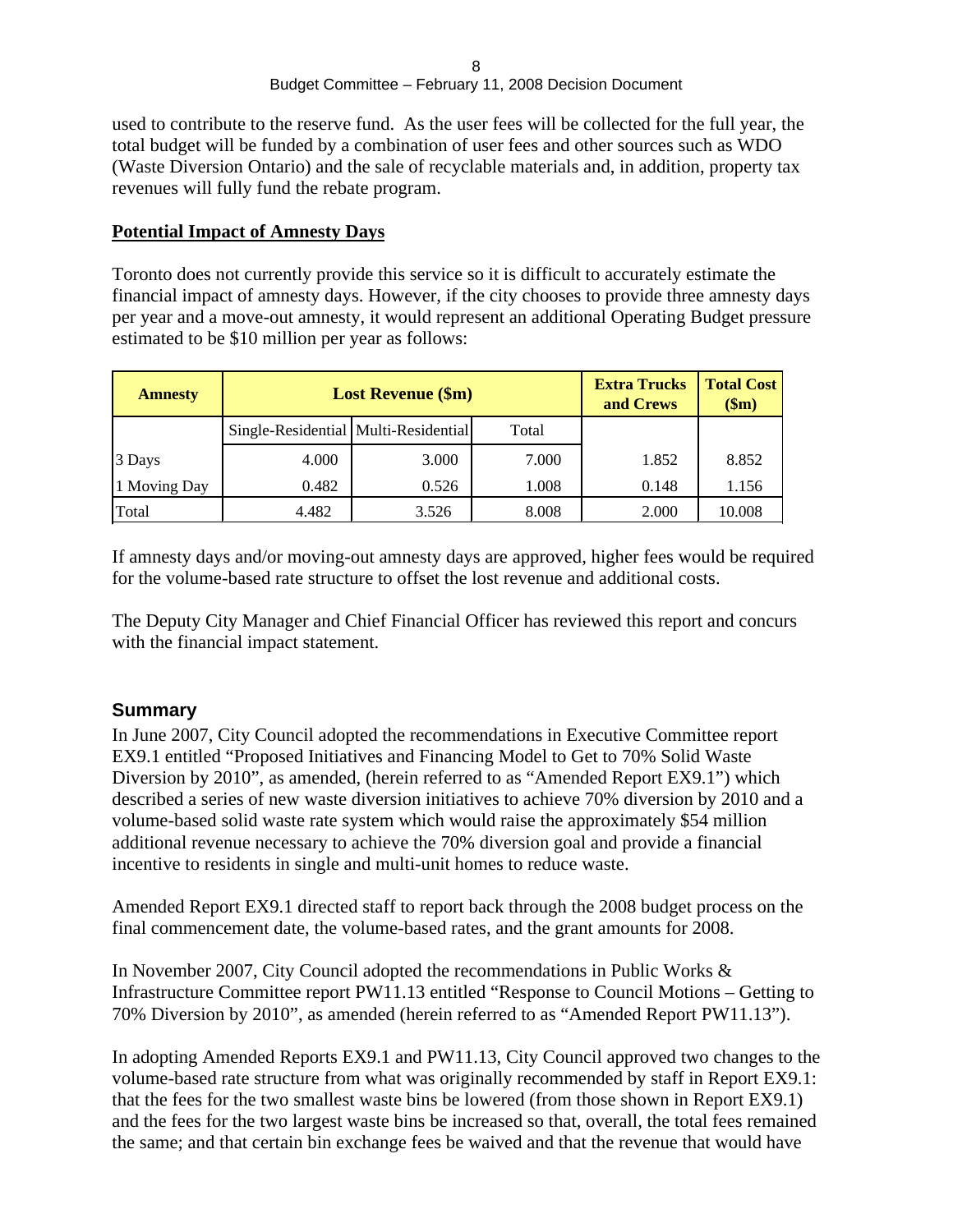been generated from the bin exchange fees be added to the residential solid waste rate structure. Amended Report PW11.13 also requested staff to report to the January 28, 2008 Budget Committee meeting on the financial implications of providing three amnesty days per year and an amnesty for moving-out waste at the time of a residential move. This report recommends the volume-based rates for 2008 and provides the financial implications of providing amnesty days.

#### **Background Information**

Final 2008 Fees - Getting to 70% Diversion by 2010 [\(http://www.toronto.ca/legdocs/mmis/2008/bu/bgrd/backgroundfile-10534.pdf](http://www.toronto.ca/legdocs/mmis/2008/bu/bgrd/backgroundfile-10534.pdf))

#### **8a Results of the Request for Proposal No. 0401-07-0059 - Contract for Recycling and Garbage Carts to Single-Family Households Public Works and Infrastructure Committee Item PW 6.16 and PW 7.21**

(June 27, 2007) Letter from Public Works and Infrastructure Committee

#### **Decision Advice and Other Information**

The Budget Committee deferred consideration of the item to the Budget Committee wrap-up meeting on February 25, 2008.

#### **Summary**

Advising that the Public Works and Infrastructure Committee on June 27, 2007, referred the following recommendation contained in the report (May 22, 2007) from the Acting General Manager, Solid Waste Management Services and the Director, Purchasing and Materials Management, to the Budget Committee for consideration during the 2008 budget process, with a request that the appropriate public notice be given with respect to the proposed fees for the cart exchange program:<br>
"2. residents be allowed to request that their cart(s) be exchanged for a different sized

cart(s) subject to payment of a cart exchange fee to the City equal to the City's cost of exchanging the cart."

#### **Background Information**

Letter from Public Works to Budget Committee re Results of the Request for Proposal No. 0401-07-0059 - Contract for Recycling and Garbage Carts to Single-Family Households [\(http://www.toronto.ca/legdocs/mmis/2008/bu/bgrd/backgroundfile-9198.pdf](http://www.toronto.ca/legdocs/mmis/2008/bu/bgrd/backgroundfile-9198.pdf)) Attach 1 - Letter from City Council - Results of the Request for Proposal No. 0401-07-0059 - Contract for Recycling and Garbage Carts to Single-Family Households [\(http://www.toronto.ca/legdocs/mmis/2008/bu/bgrd/backgroundfile-9199.pdf](http://www.toronto.ca/legdocs/mmis/2008/bu/bgrd/backgroundfile-9199.pdf)) Attach 2 - City Council Decision on Results of the Request for Proposal No. 0401-07-0059 - Contract for Recycling and Garbage Carts to Single-Family Households [\(http://www.toronto.ca/legdocs/mmis/2008/bu/bgrd/backgroundfile-9200.pdf](http://www.toronto.ca/legdocs/mmis/2008/bu/bgrd/backgroundfile-9200.pdf)) Report on Results of the Request for Proposal No. 0401-07-0059 - Contract for Recycling and Garbage Carts to Single-Family Households [\(http://www.toronto.ca/legdocs/mmis/2008/bu/bgrd/backgroundfile-9201.pdf](http://www.toronto.ca/legdocs/mmis/2008/bu/bgrd/backgroundfile-9201.pdf))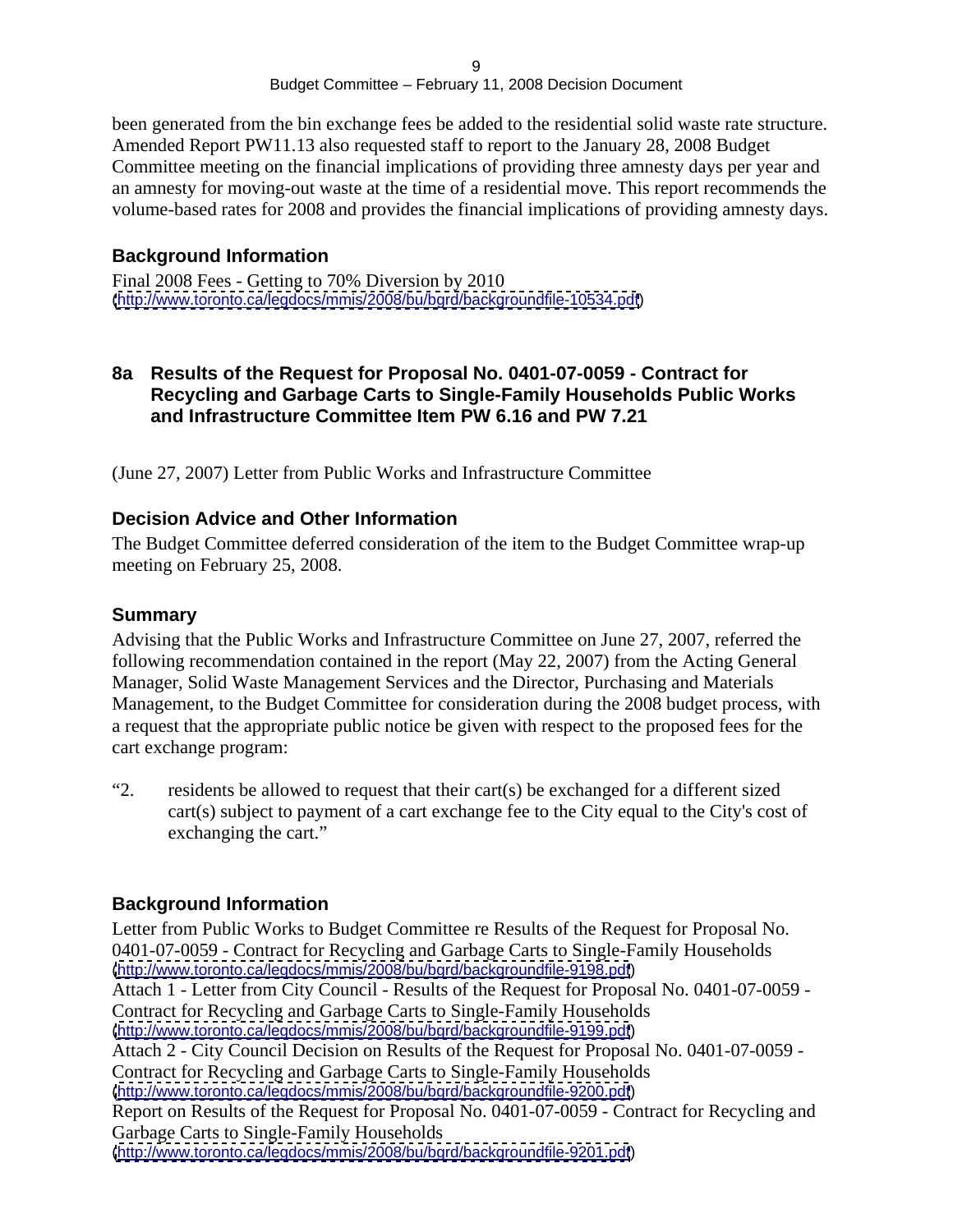|--|

## **Service Cuts**

(November 5, 2007) Memo from Councillor Howard Moscoe, Ward 15 Eglinton-Lawrence

#### **Decision Advice and Other Information**

The Budget Committee received the item for information.

#### **Summary**

Requesting information on proposed additional costs of service cuts, i.e. eliminating sidewalk and windrow plowing in suburban parts of Toronto.

#### **Background Information**

Service Cuts **Service Cuts** [\(http://www.toronto.ca/legdocs/mmis/2008/bu/bgrd/backgroundfile-10428.pdf](http://www.toronto.ca/legdocs/mmis/2008/bu/bgrd/backgroundfile-10428.pdf))

# **City Electricity Purchase Strategy - Green Power**

(February 4, 2008) Report from Chief Corporate Officer

#### **Decision Advice and Other Information**

The Budget Committee approved the following, subject to final approval of the 2008 Operating Budget:

- 1. City Council authorize the purchase of a sufficient amount of green electricity to meet the electricity usage requirements of City Hall on an annual basis commencing July 2008.
- 2. The Chief Corporate Officer start discussions with Toronto Hydro Energy Services and possibly other suppliers, including community groups, regarding partnership opportunities to develop green power projects which could be directed to the City's green power targets.
- 3. The Chief Corporate Officer report back to the Executive Committee for its September 2008 meeting with a recommended long-term strategy for the City's target of obtaining 25 per cent of its electricity from green power sources.

#### **Financial Impact**

The 2008 Recommended Operating Budget includes an allocation of \$500,000 in the Non-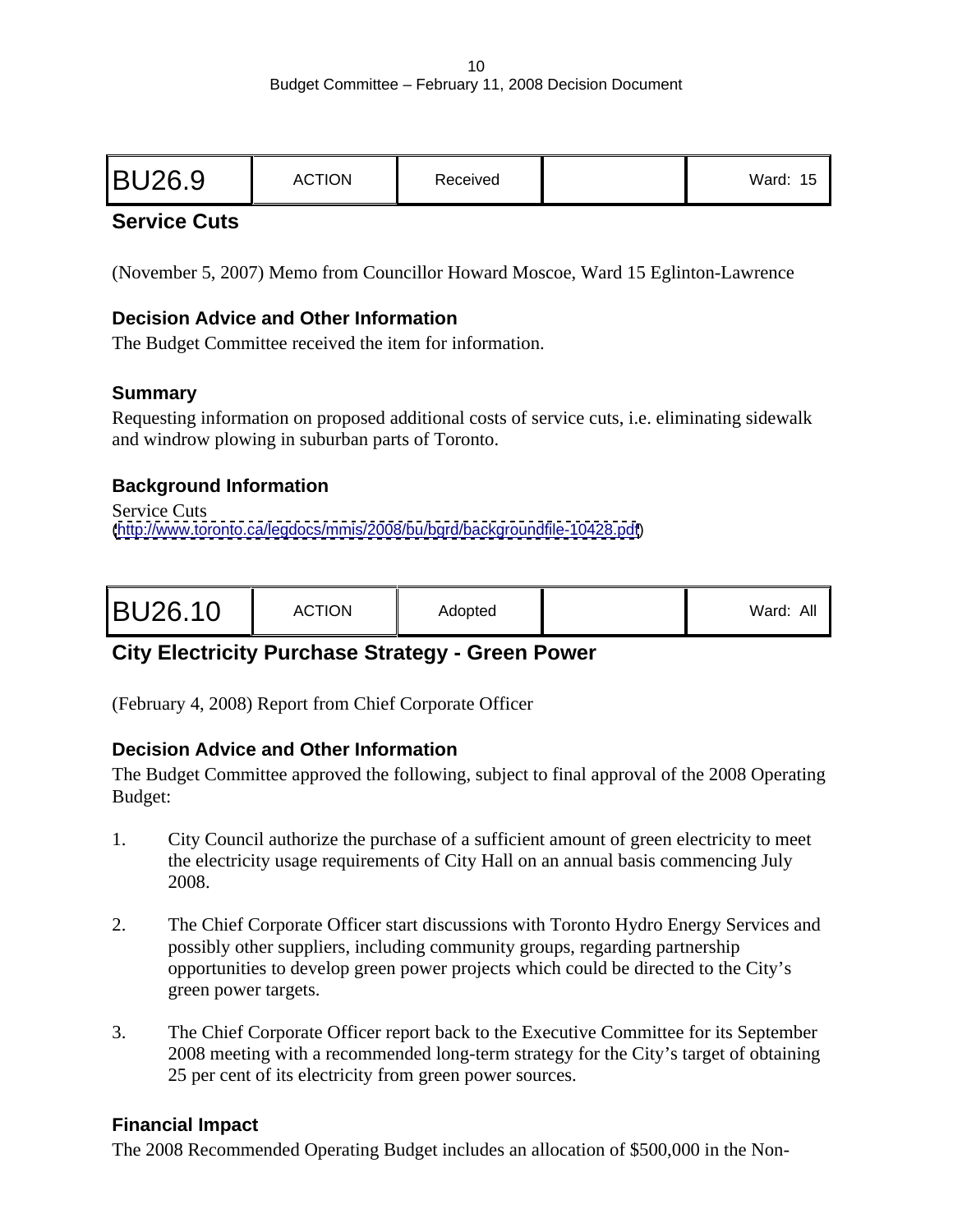Program Budget to purchase green electricity. The allocated amount is sufficient to purchase green power for the electricity requirements at City Hall for a one year period starting in 2008.

The City has not purchased any green power to date. Presently, the amount of available green power from new installations is very limited. Therefore the City's green power purchases would have to be phased in over a number of years and would most likely have to come from independent suppliers under long term contracts. The Chief Corporate Officer will report back with a plan to purchase additional green power to meet the City's green power target of 25% in time for consideration with the 2009 Budget process.

If green power is purchased incrementally at 6.25 percent per year over four years, the first year cost for City programs would range from \$1.5 million to \$3.4 million; and \$0.83 million to \$1.83 million for the ABCs. This is a 40 percent to 100 percent premium over conventional electricity. Overall, the City's electricity costs would increase by 1.8 to 4.0 percent in the first year.

If enough green power was available for purchase, the cost of purchasing 25% of the City's electricity requirements from green power sources would range, depending on the type of green power purchased, from \$6.17 million to \$13.57 million annually for City Divisions and \$3.34 million to \$7.34 million annually for the City's ABCs, for a total cost ranging from \$9.51 million to \$20.91 million, which would represent an overall increase of 7.0 to 16.0 percent of the City's electricity cost.

The Deputy City Manager and Chief Financial Officer has reviewed this report and agrees with the financial impact information.

## **Summary**

This report outlines a short term strategy for the purchase of green electricity and recommends that a report be prepared for the Executive Committee in September 2008 on a more detailed strategy to meet the City's target of obtaining 25 per cent of its electricity needs from green power sources.

## **Background Information**

City Electricity Purchase Strategy - Green Power [\(http://www.toronto.ca/legdocs/mmis/2008/bu/bgrd/backgroundfile-10510.pdf](http://www.toronto.ca/legdocs/mmis/2008/bu/bgrd/backgroundfile-10510.pdf))

|--|

# **Cost Saving Measures Related to Councillors' Office Budgets**

(January 30, 2008) Letter from Councillor Doug Holyday, Ward 3 Etobicoke-Centre

## **Decision Advice and Other Information**

The Budget Committee received the item for information.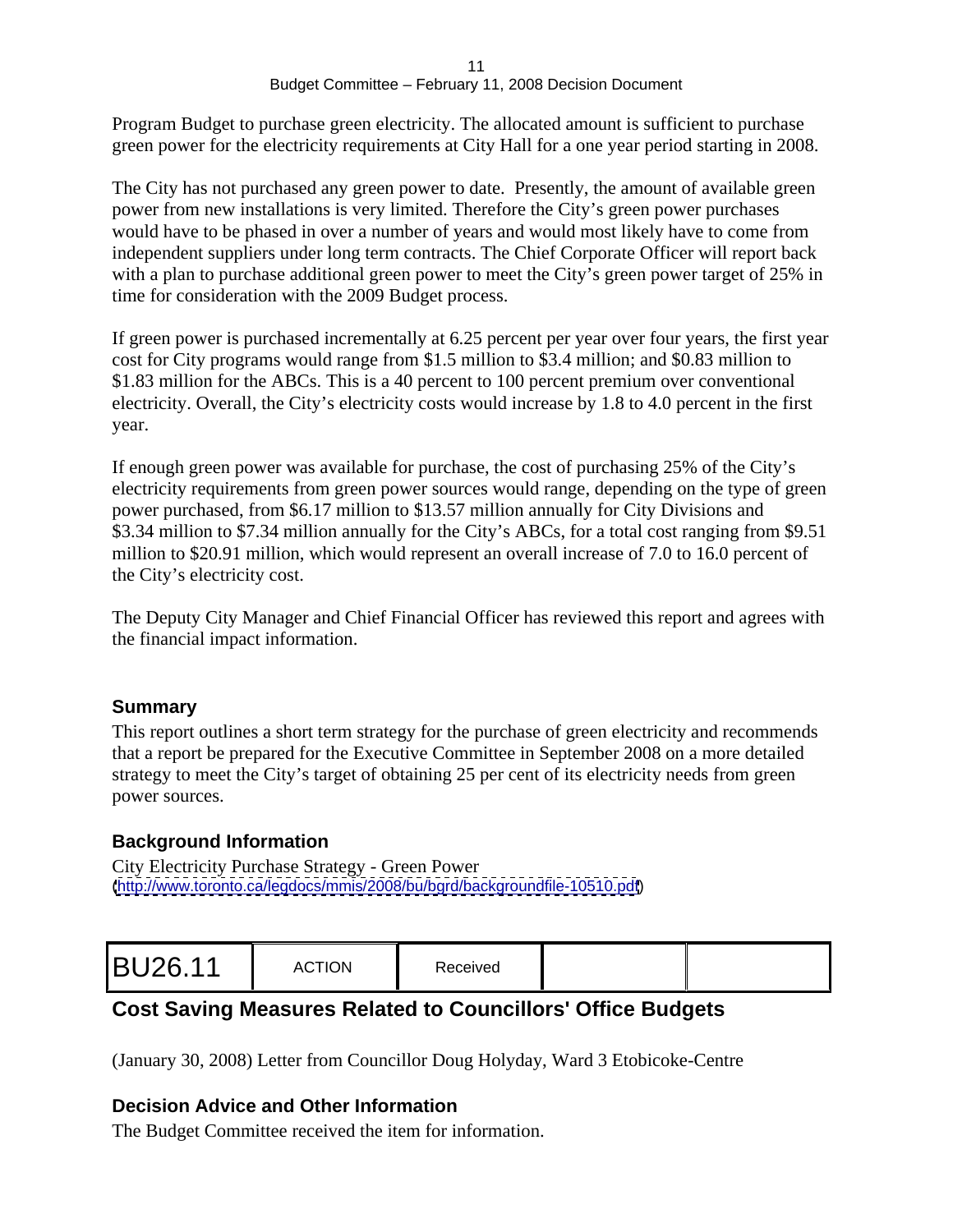## **Summary**

Forwarding cost saving measures related to Councillors' Office Budgets which would result in cost savings of \$1,232,000.

## **Background Information**

Cost Saving Measures Related to Councillors' Office Budgets [\(http://www.toronto.ca/legdocs/mmis/2008/bu/bgrd/backgroundfile-10489.pdf](http://www.toronto.ca/legdocs/mmis/2008/bu/bgrd/backgroundfile-10489.pdf))

|--|

# **Auditor General's Office – 2008 Budget**

(November 16, 2007) Letter from Audit Committee

## **Decision Advice and Other Information**

The Budget Committee approved the budget, subject to final approval of the 2008 Operating example. The set of the set of the set of the set of the set of the set of the set of the set of the set of the set of the set of the set of the set of the set of the set of the set of the set of the set of the set of the

## **Financial Impact**

The 2008 budget request for the Auditor General's Office is \$4,147,321 which is \$158,920 in excess of the 2007 final budget of \$3,988,401.

The proposed budget contains audit fees in the amount of \$320,755 relating to the external financial audit.

## **Summary**

Advising of the action taken by the Audit Committee on November 16, 2007.

## **Background Information**

letter from Audit Committee - re Auditor General's Office - 2008 Budget [\(http://www.toronto.ca/legdocs/mmis/2008/bu/bgrd/backgroundfile-9152.pdf](http://www.toronto.ca/legdocs/mmis/2008/bu/bgrd/backgroundfile-9152.pdf)) Report on Auditor General's Office - 2008 Budget [\(http://www.toronto.ca/legdocs/mmis/2008/bu/bgrd/backgroundfile-9153.pdf](http://www.toronto.ca/legdocs/mmis/2008/bu/bgrd/backgroundfile-9153.pdf)) Appendix 1 - [\(http://www.toronto.ca/legdocs/mmis/2008/bu/bgrd/backgroundfile-9154.pdf](http://www.toronto.ca/legdocs/mmis/2008/bu/bgrd/backgroundfile-9154.pdf)) Attachment 1 - Org Chart And Workforce [\(http://www.toronto.ca/legdocs/mmis/2008/bu/bgrd/backgroundfile-9155.pdf](http://www.toronto.ca/legdocs/mmis/2008/bu/bgrd/backgroundfile-9155.pdf)) Attachment 2 - External Quality Control Review and Attachment 3 - National Association of Local Government Auditors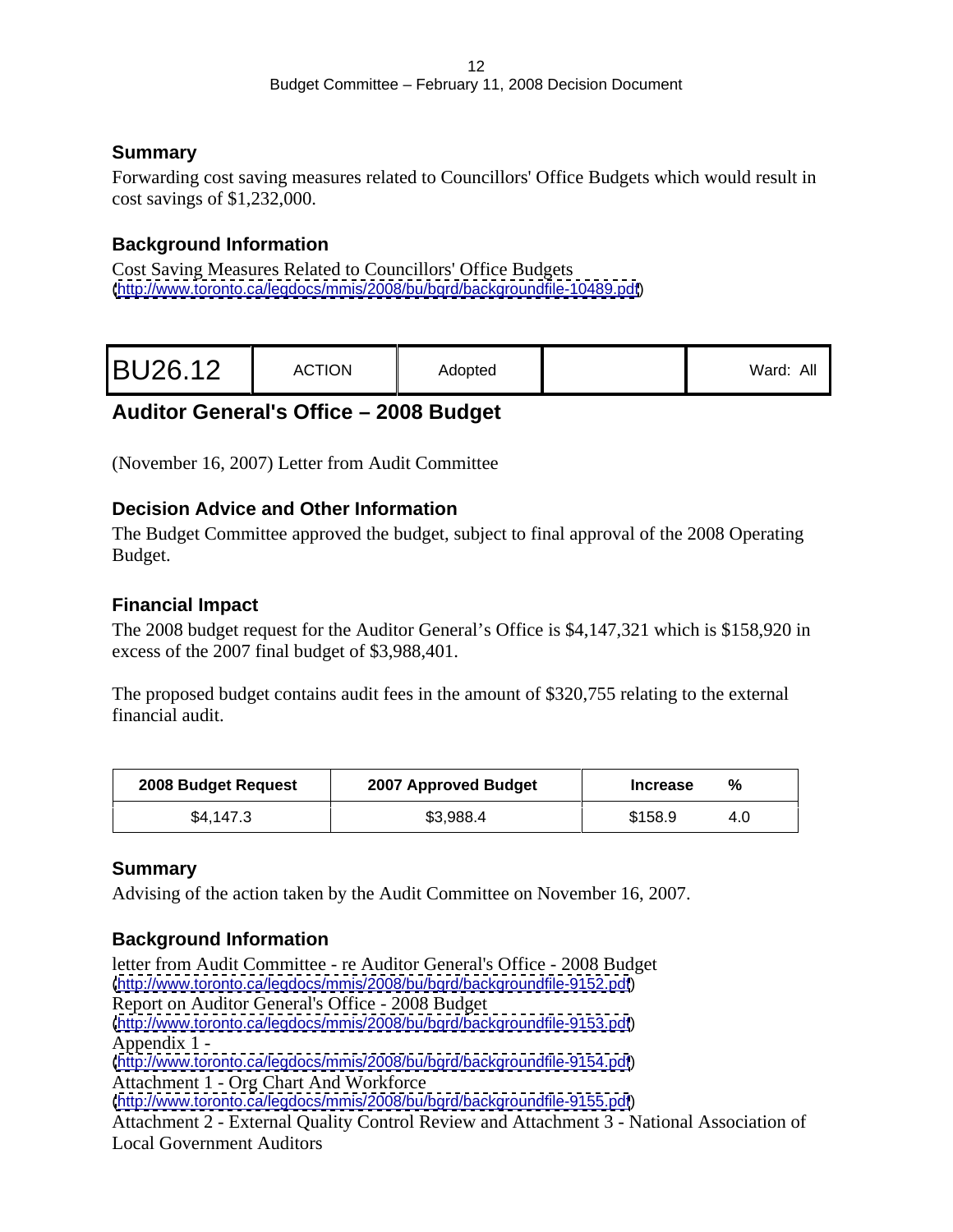[\(http://www.toronto.ca/legdocs/mmis/2008/bu/bgrd/backgroundfile-9156.pdf](http://www.toronto.ca/legdocs/mmis/2008/bu/bgrd/backgroundfile-9156.pdf))

| the contract of the contract of<br>$A - A - A - A$<br>A(1()1)1f<br>woptou |  |
|---------------------------------------------------------------------------|--|
|---------------------------------------------------------------------------|--|

## **Toronto Police Service – Parking Enforcement Unit: 2008 Operating Budget Request**

(December 28, 2007) Report from Chair, Toronto Police Services Board

#### **Decision Advice and Other Information**

The Budget Committee approved the budget, subject to final approval of the 2008 Operating example. The set of the set of the set of the set of the set of the set of the set of the set of the set of the set of the set of the set of the set of the set of the set of the set of the set of the set of the set of the

#### **Financial Impact**

If the Budget Committee approves the recommendation contained in this report, it will result in the allocation of funds in the amount of \$33.9M, which is a 0.9% increase over the 2007 net operating budget.

#### **Summary**

The purpose of this report is to provide the City of Toronto Budget Committee with the 2008 operating budget request for the Toronto Police Service – Parking Enforcement Unit.

#### **Background Information**

Toronto Police Service - Parking Enforcement Unit: 2008 Operating Budget Request [\(http://www.toronto.ca/legdocs/mmis/2008/bu/bgrd/backgroundfile-9712.pdf](http://www.toronto.ca/legdocs/mmis/2008/bu/bgrd/backgroundfile-9712.pdf))

|--|

## **Toronto Police Service – 2008 Operating Budget Request**

(December 31, 2007) Report from Chair, Toronto Police Services Board

#### **Decision Advice and Other Information**

The Budget Committee deferred consideration of the item to the Budget Committee wrap-up meeting on February 25, 2008.

#### **Financial Impact**

If the Budget Committee approves the recommendations contained in this report, it will result in the allocation of funds in the amount of \$802.3M, which is a 2.0% increase over the 2007 net operating budget.

## **Summary**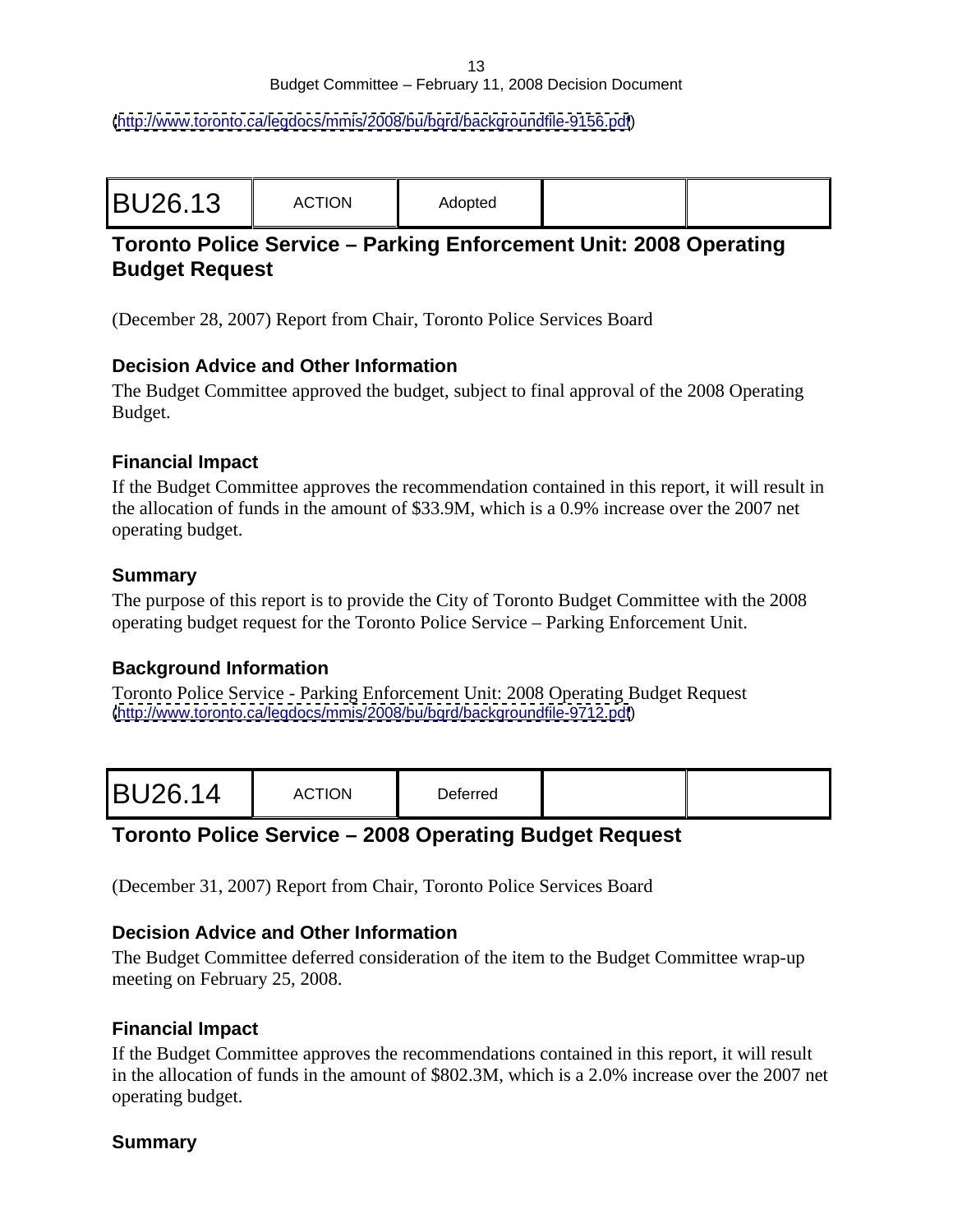The purpose of this report is to provide the City of Toronto Budget Committee with the 2008 operating budget request for the Toronto Police Service.

#### **Background Information**

Report from Toronto Police Service - 2008 Operating Budget Request [\(http://www.toronto.ca/legdocs/mmis/2008/bu/bgrd/backgroundfile-9732.pdf](http://www.toronto.ca/legdocs/mmis/2008/bu/bgrd/backgroundfile-9732.pdf))

|--|

# **Toronto Police Services Board – 2008 Operating Budget Submission**

(December 28, 2007) Report from Chair, Toronto Police Services Board

#### **Decision Advice and Other Information**

The Budget Committee approved the budget, subject to final approval of the 2008 Operating example. The set of the set of the set of the set of the set of the set of the set of the set of the set of the set of the set of the set of the set of the set of the set of the set of the set of the set of the set of the

#### **Financial Impact**

If the Budget Committee approves the recommendation contained in this report, it will result in the allocation of funds in the amount of \$2,233,900, which is a 0.4% decrease over 2007.

#### **Summary**

Report received from Toronto Police Services Board to provide the City of Toronto Budget Committee with the 2008 operating budget submission for the Toronto Police Services Board.

## **Background Information**

Toronto Police Services Board ý 2008 Operating Budget Submission [\(http://www.toronto.ca/legdocs/mmis/2008/bu/bgrd/backgroundfile-9711.pdf](http://www.toronto.ca/legdocs/mmis/2008/bu/bgrd/backgroundfile-9711.pdf))

|--|--|

# **Toronto Public Health 2008 Operating Budget Request**

(September 19, 2007) Letter from Board of Health

#### **Decision Advice and Other Information**

The Budget Committee deferred consideration of the item and the following motion to the Budget Committee wrap-up meeting on February 25, 2008:

Motion by Councillor Heaps (on behalf of Councillor De Baeremaeker)

1. That the Medical Officer of Health be requested to meet with interested Councillors on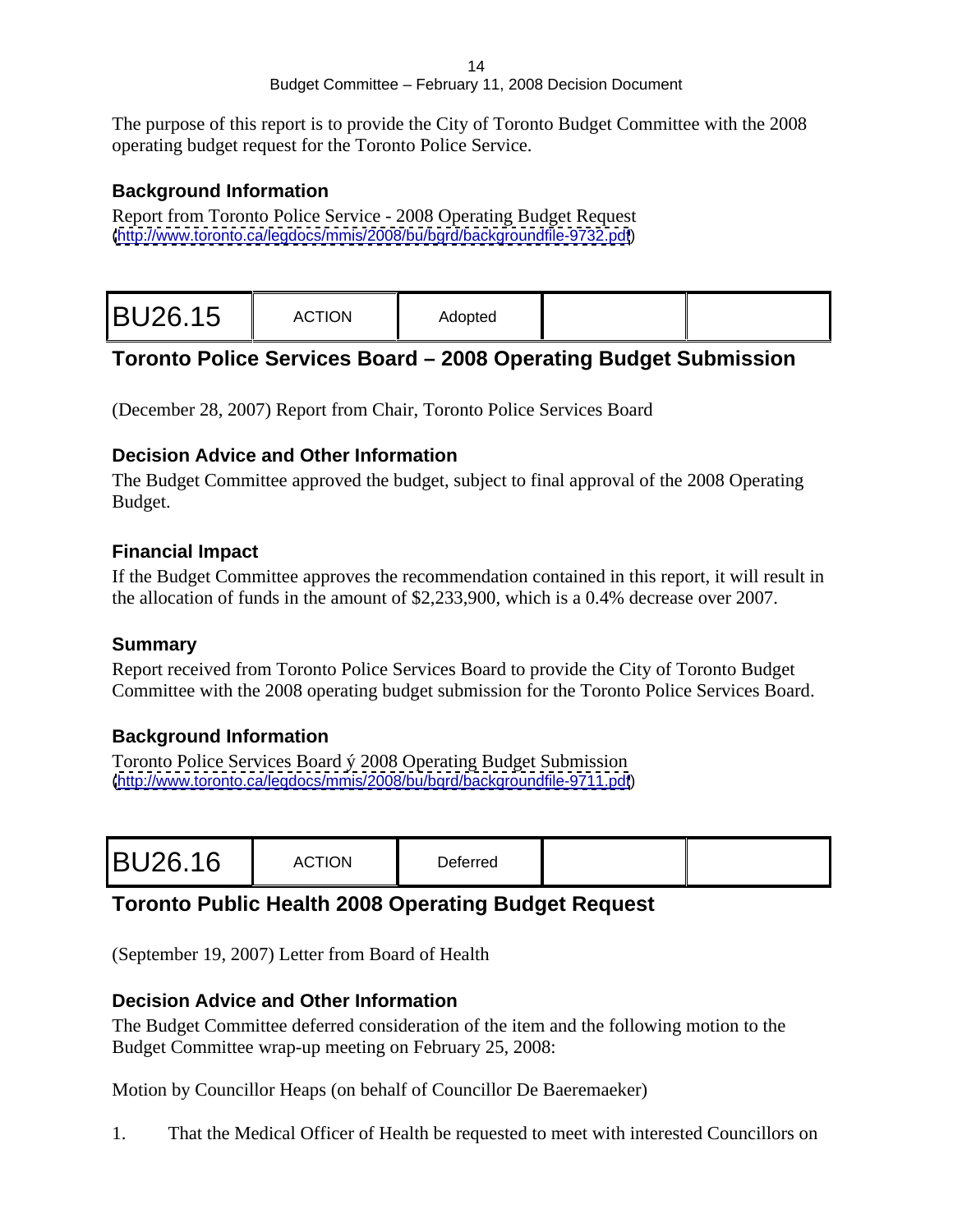#### 15 and the contract of the contract of the contract of the contract of the contract of the contract of the contract of the contract of the contract of the contract of the contract of the contract of the contract of the con Budget Committee – February 11, 2008 Decision Document

possible ways to maintain the current levels of service for "animal surrender" and "wildlife response".

#### **Financial Impact**

The TPH 2008 Operating Budget request totals \$218,943.2 thousand gross / \$51,150.9 thousand net. This request represents an increase of \$7,946.6 thousand or 3.8 percent in gross and \$753.5 thousand or 1.5 percent in net expenditures from the 2007 Operating Budget as shown in Table 1 below. The net increase of \$753.5 thousand over the 2007 Operating Budget is attributable to the base budget increases in compensation including a cost of living allowance, merit adjustments and annualization of 2007 new and enhanced services.

|                             | Table 1     |                                                                                           |         |     |  |
|-----------------------------|-------------|-------------------------------------------------------------------------------------------|---------|-----|--|
|                             |             | <b>Toronto Public Health</b>                                                              |         |     |  |
|                             |             | 2008 Operating Budget Request                                                             |         |     |  |
|                             | 2007 Budget | 2008 Request Change from 2007 Budget                                                      |         |     |  |
| $(\$000s)$                  |             |                                                                                           |         |     |  |
| GROSS EXP.                  | 210,996.6   | 218,943.2                                                                                 | 7,946.6 | 3.8 |  |
| <b>REVENUE</b>              | 160,599.2   | $\frac{167,792.3}{ }$                                                                     | 7,193.1 | 4.5 |  |
| NET EXP.                    | 50,397.4    |                                                                                           | 753.5   | 1.5 |  |
| Positions                   | 19825       | 19620                                                                                     | (20.5)  |     |  |
| thousand gross and \$0 net. |             | Note: 2008 Request includes 27.5 positions funded from Capital in the amount of \$2,442.1 |         |     |  |

**Toronto Public H ealth**

Table 2 – 2008 Operating Budget for Consideration reflects the proposed service reduction of \$753.4 thousand gross and net, thus bringing the total request for the TPH 2008 Operating Budget to \$218,189.9 thousand gross and \$50,397.4 thousand net expenditures in order to achieve the City's target of a zero net increase over the 2007 Operating Budget.

| 2006 Operating Budget for Consideration |                           |  |               |                 |                                                     |       |
|-----------------------------------------|---------------------------|--|---------------|-----------------|-----------------------------------------------------|-------|
|                                         |                           |  |               |                 | <b>for   Change from 2007</b>                       |       |
|                                         |                           |  |               |                 | <b>Budget</b>                                       |       |
| $(\$000s)$                              |                           |  |               |                 | $\overline{\phantom{a}}$ . $\overline{\phantom{a}}$ |       |
| <b>GROSS EXP.</b> 210,996.6             |                           |  | (753.5)       | 218,189.7       | $\blacksquare$ 7 193 1                              |       |
| REVENUE   $160,599.2$                   |                           |  | $\boxed{0.0}$ | 167,792.3       | 7,193.1                                             | 4.5   |
| NET EXP.                                | $\sim 1.60307$ $\sim 7.7$ |  | (753.5)       | $\sqrt{20.007}$ |                                                     | (0.0) |
| <b>Positions</b>                        | 1.0925<br>1,702.5         |  | (6.0)         |                 | (∠∪…)                                               | (1.3) |

**Table 2 Toronto Public Health 2008 Operating Budget for Consideration**

**Note**: 2008 Request includes 27.5 positions funded from Capital in the amount of \$2,442.1 thousand gross and \$0 net.

The Deputy City Manager and Chief Financial Officer has reviewed this report and agrees with the financial impact information.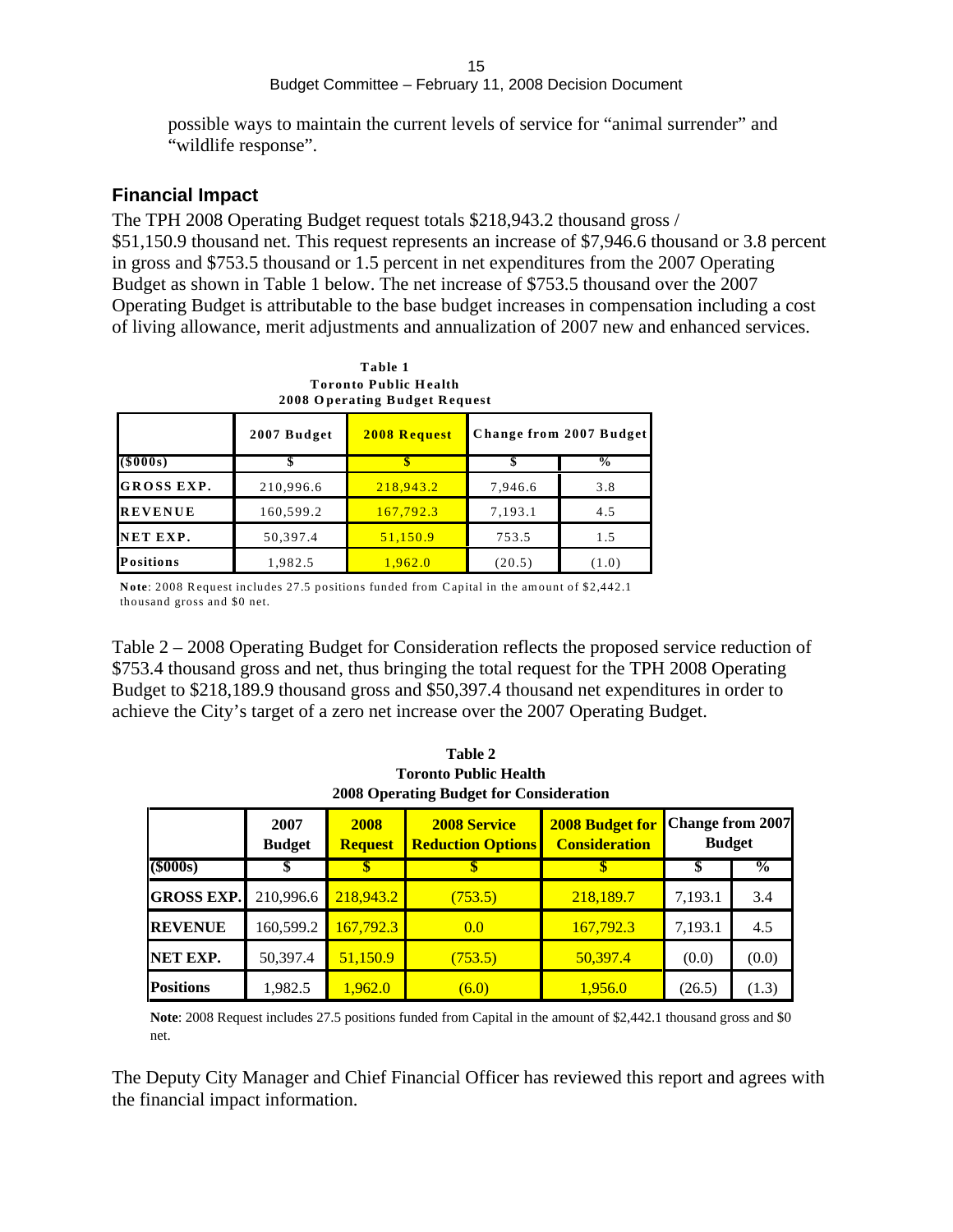#### **Summary**

Advising that the Board of Health on September 19, 2007, considered the report (September 14, 2007) from the Medical Officer of Health, entitled "Toronto Public Health 2008 Operating Budget Request".

## **Background Information**

Letter from Board of Health re Toronto Public Health 2008 Operating Budget Request [\(http://www.toronto.ca/legdocs/mmis/2008/bu/bgrd/backgroundfile-9202.pdf](http://www.toronto.ca/legdocs/mmis/2008/bu/bgrd/backgroundfile-9202.pdf)) Report on Toronto Public Health 2008 Operating Budget Request [\(http://www.toronto.ca/legdocs/mmis/2008/bu/bgrd/backgroundfile-9203.pdf](http://www.toronto.ca/legdocs/mmis/2008/bu/bgrd/backgroundfile-9203.pdf))

# **Toronto Public Library 2008 Operating Budget**

(January 29, 2008) Letter from City Librarian

#### **Decision Advice and Other Information**

The Budget Committee approved the budget, subject to final approval of the 2008 Operating example. The set of the set of the set of the set of the set of the set of the set of the set of the set of the set of the set of the set of the set of the set of the set of the set of the set of the set of the set of the

#### **Summary**

Advising that the Toronto Public Library Board at its meeting on January 21, 2008:

- 1. Approved the reduction options totalling \$700,000 in order to meet the City Manager recommended 2008 operating budget target of \$169.988 million gross (\$155.674 million net) or a four percent increase.
- 2. Adopted the reduced 2008 operating budget of \$169.988 million gross (\$155.674 million net) as shown in Attachment 2, subject to Council approval.

## **Background Information**

Letter from the Toronto Public Library Board - the 2008 Operating Budget - City Manager Recommended Target [\(http://www.toronto.ca/legdocs/mmis/2008/bu/bgrd/backgroundfile-10429.pdf](http://www.toronto.ca/legdocs/mmis/2008/bu/bgrd/backgroundfile-10429.pdf)) Report on 2008 Operating Budget - City Manager Recommended Target [\(http://www.toronto.ca/legdocs/mmis/2008/bu/bgrd/backgroundfile-10430.pdf](http://www.toronto.ca/legdocs/mmis/2008/bu/bgrd/backgroundfile-10430.pdf)) Attach 1 [\(http://www.toronto.ca/legdocs/mmis/2008/bu/bgrd/backgroundfile-10431.pdf](http://www.toronto.ca/legdocs/mmis/2008/bu/bgrd/backgroundfile-10431.pdf)) Attach 2 [\(http://www.toronto.ca/legdocs/mmis/2008/bu/bgrd/backgroundfile-10432.pdf](http://www.toronto.ca/legdocs/mmis/2008/bu/bgrd/backgroundfile-10432.pdf)) Attach 3 [\(http://www.toronto.ca/legdocs/mmis/2008/bu/bgrd/backgroundfile-10433.pdf](http://www.toronto.ca/legdocs/mmis/2008/bu/bgrd/backgroundfile-10433.pdf))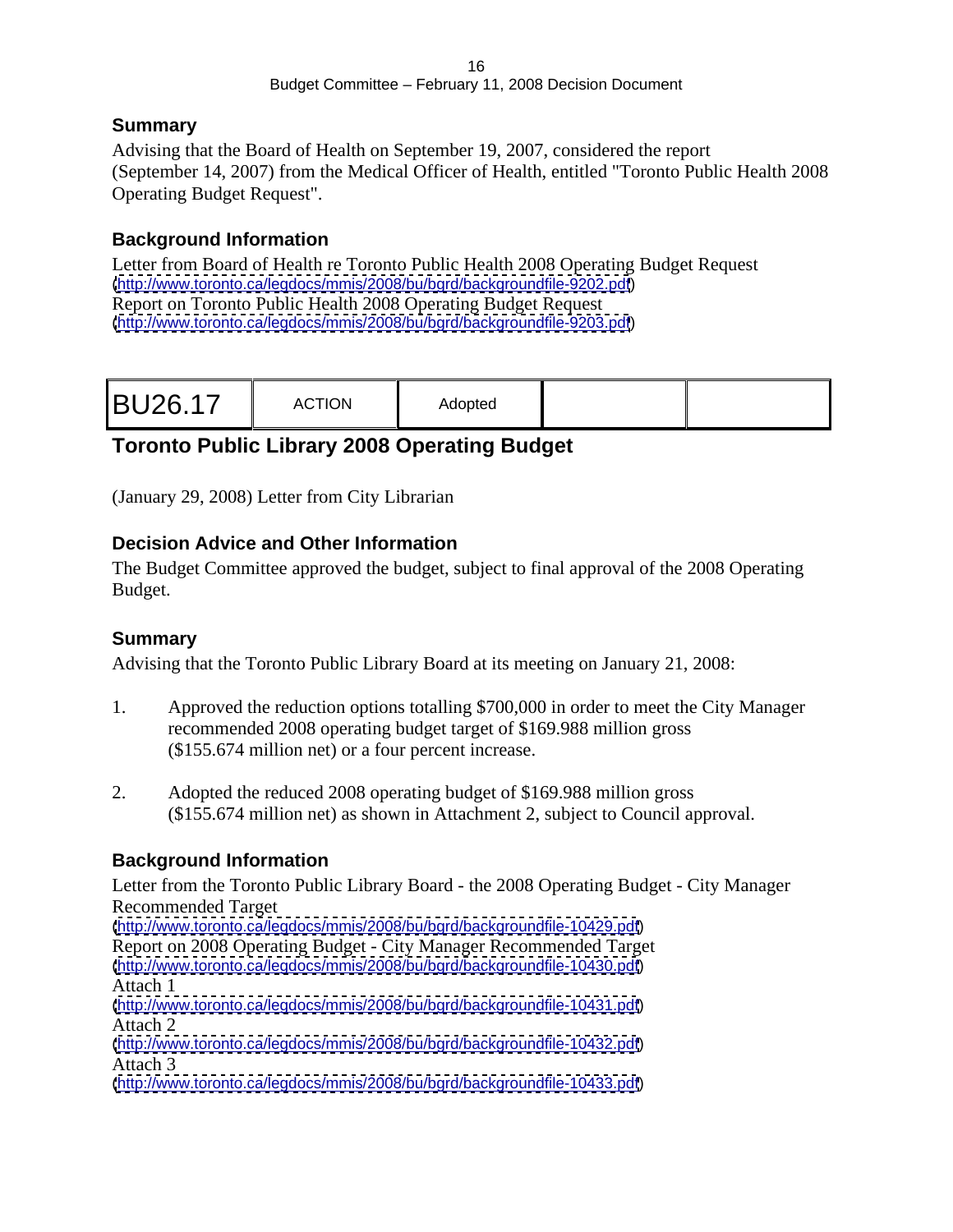|--|--|

# **2008 TTC Operating Budget**

(November 20, 2007) Letter from General Secretary, Toronto Transit Commission

#### **Decision Advice and Other Information**

The Budget Committee deferred consideration of the item to the Budget Committee wrap-up meeting on February 25, 2008.

#### **Summary**

Advising of the action taken by the Toronto Transit Commission on November 14, 2007.

## **Background Information**

Letter received from Toronto Transit Commission re : 2008 TTC Operating Budget [\(http://www.toronto.ca/legdocs/mmis/2008/bu/bgrd/backgroundfile-9174.pdf](http://www.toronto.ca/legdocs/mmis/2008/bu/bgrd/backgroundfile-9174.pdf)) Report on 2008 TTC Operating Budget [\(http://www.toronto.ca/legdocs/mmis/2008/bu/bgrd/backgroundfile-9175.pdf](http://www.toronto.ca/legdocs/mmis/2008/bu/bgrd/backgroundfile-9175.pdf))

|--|--|

## **Executive Committee Item 10.44 Service Increases to Respond to Unanticipated Ridership Growth**

(October 25, 2007) Letter from City Clerk

#### **Decision Advice and Other Information**

The Budget Committee deferred consideration of the item to the Budget Committee wrap-up meeting on February 25, 2008.

## **Summary**

Advising that City Council on October 22 and 23, 2007 referred Executive Committee Item 10.44, entitled "Service Increases to Respond to Unanticipated Ridership Growth", to the Budget Committee for consideration during the 2008 Budget process.

#### **Background Information**

Letter from City Council re Service Increases to Respond to Unanticipated Ridership Growth [\(http://www.toronto.ca/legdocs/mmis/2008/bu/bgrd/backgroundfile-9193.pdf](http://www.toronto.ca/legdocs/mmis/2008/bu/bgrd/backgroundfile-9193.pdf))

City Council Decision Document re Service Increases to Respond to Unanticipated Ridership Growth

[\(http://www.toronto.ca/legdocs/mmis/2008/bu/bgrd/backgroundfile-9194.pdf](http://www.toronto.ca/legdocs/mmis/2008/bu/bgrd/backgroundfile-9194.pdf))

Letter from Budget Committee to City Council together with TTC letter re Service Increases to Respond to Unanticipated Ridership Growth

[\(http://www.toronto.ca/legdocs/mmis/2008/bu/bgrd/backgroundfile-9195.pdf](http://www.toronto.ca/legdocs/mmis/2008/bu/bgrd/backgroundfile-9195.pdf))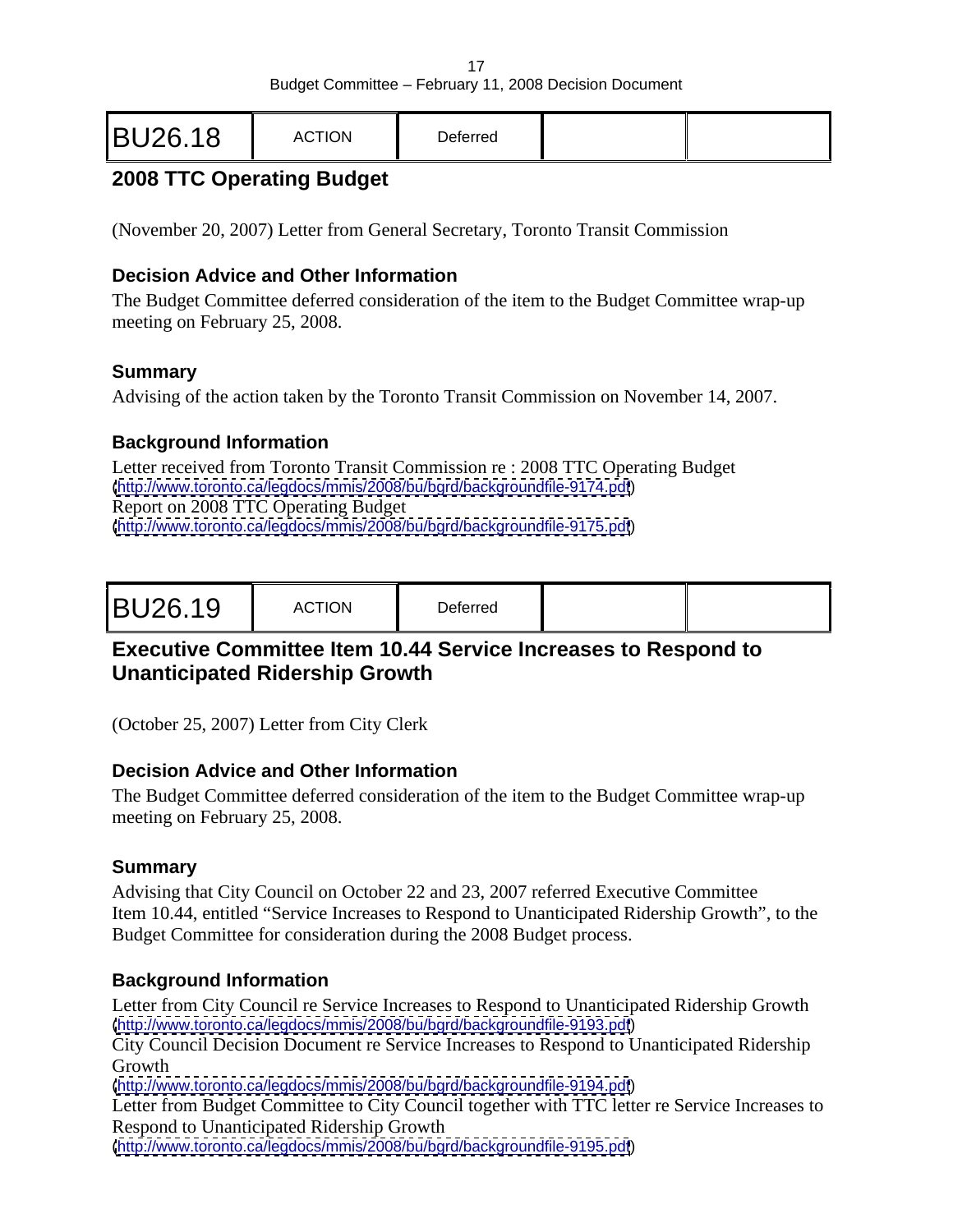|--|--|

## **2008 Wheel Trans Operating Budget.**

(November 15, 2007) Letter from General Secretary, Toronto Transit Commission

#### **Decision Advice and Other Information**

The Budget Committee deferred consideration of the item to the Budget Committee wrap-up meeting on February 25, 2008.

#### **Summary**

Advising of the action taken by the Toronto Transit Commission on November 14, 2007.

#### **Background Information**

Letter from TTC - re 2008 Wheel-Trans Operating Budget [\(http://www.toronto.ca/legdocs/mmis/2008/bu/bgrd/backgroundfile-9173.pdf](http://www.toronto.ca/legdocs/mmis/2008/bu/bgrd/backgroundfile-9173.pdf)) Report from TTC - 2008 Wheel-Trans Operating Budget [\(http://www.toronto.ca/legdocs/mmis/2008/bu/bgrd/backgroundfile-9172.pdf](http://www.toronto.ca/legdocs/mmis/2008/bu/bgrd/backgroundfile-9172.pdf)) Appendix A - 2008 Operating Budget Summary [\(http://www.toronto.ca/legdocs/mmis/2008/bu/bgrd/backgroundfile-9192.pdf](http://www.toronto.ca/legdocs/mmis/2008/bu/bgrd/backgroundfile-9192.pdf))

## **Community Development and Recreation Committee Item 3.6 Enlargement of Supplies for School Food Programs**

(April 30, 2007) Letter from City Clerk

#### **Decision Advice and Other Information**

The Budget Committee referred the item to the Community Development and Recreation Committee.

#### **Summary**

Advising that City Council on April 23 and 24, 2007, referred Community Development and Recreation Committee Item 3.6, entitled "Enlargement of Supplies for School Food Programs", to the Budget Committee for consideration during the 2008 budget deliberations.

#### **Background Information**

Letter from City Council re Enlargement of Supplies for School Food Programs [\(http://www.toronto.ca/legdocs/mmis/2008/bu/bgrd/backgroundfile-9294.pdf](http://www.toronto.ca/legdocs/mmis/2008/bu/bgrd/backgroundfile-9294.pdf)) Att 1 - City Council Decision Document re Enlargement of Supplies for School Food Programs [\(http://www.toronto.ca/legdocs/mmis/2008/bu/bgrd/backgroundfile-9295.pdf](http://www.toronto.ca/legdocs/mmis/2008/bu/bgrd/backgroundfile-9295.pdf))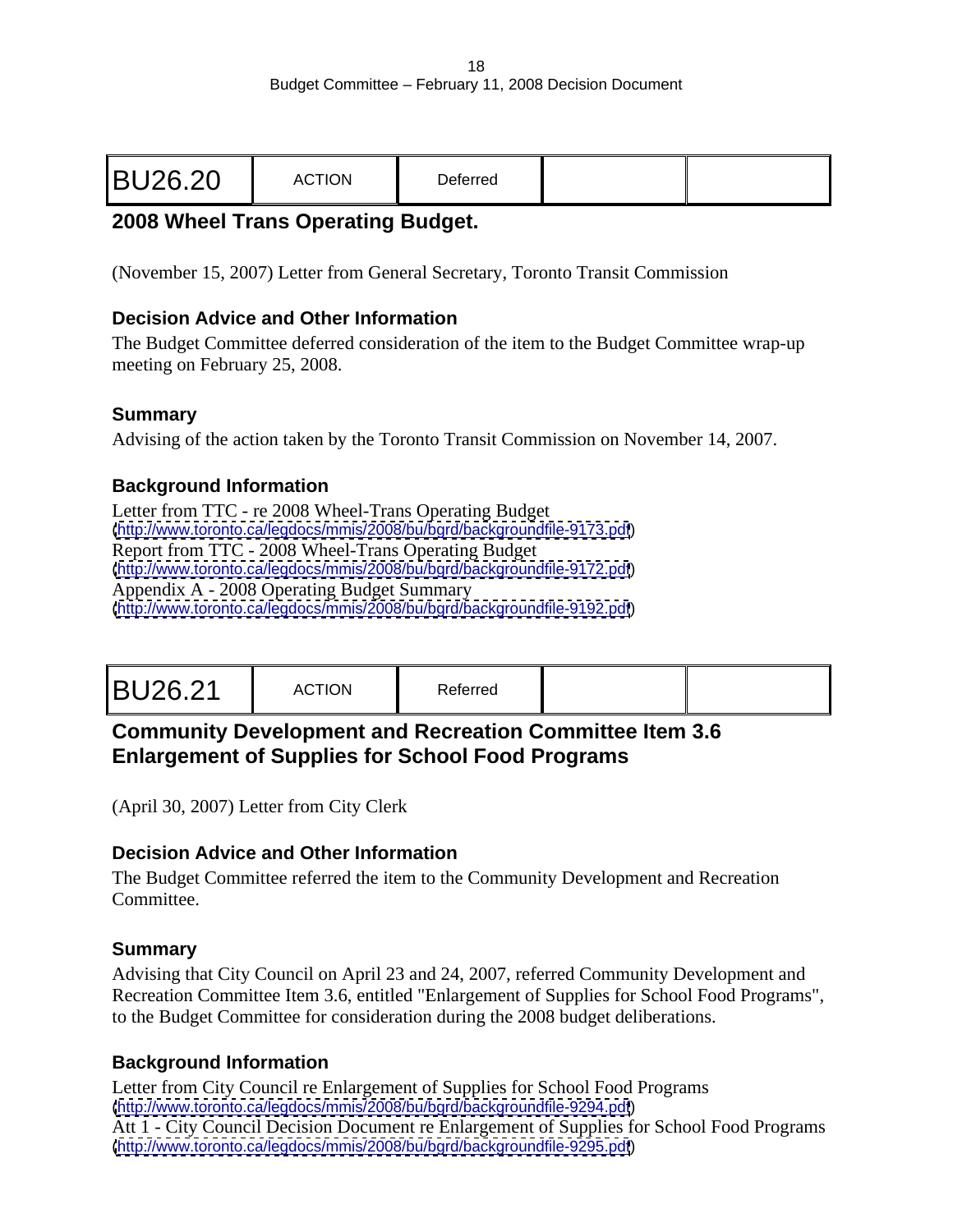|--|--|

# **Executive Committee Item 15.23 Elimination of Blue Jay Ticket Purchases for Councillors**

(December 17, 2007) Letter from City Clerk

#### **Decision Advice and Other Information**

The Budget Committee considered the request and directed staff to allocate the 2008 funds saved to specific services that support recreation programs for at-risk youth in priority neighbourhoods.

#### **Summary**

Advising that City Council on December 11, 12 and 13, 2007, adopted as amended Executive Committee Item 15.23 entitled "Elimination of Blue Jay Ticket Purchases for Councillors", and in so doing, referred the issue of the 2008 funds saved to the Budget Committee for consideration of how to use these savings for redeployment to recreation programs for at-risk youth in priority neighbourhoods.

#### **Background Information**

Letter from City Council re Ex Committee Item 15.23 re Elimination of Blue Jay Ticket Purchases for Councillors

[\(http://www.toronto.ca/legdocs/mmis/2008/bu/bgrd/backgroundfile-9729.pdf](http://www.toronto.ca/legdocs/mmis/2008/bu/bgrd/backgroundfile-9729.pdf))

City Council decision re Elimination of Blue Jay Ticket Purchases for Councillors [\(http://www.toronto.ca/legdocs/mmis/2008/bu/bgrd/backgroundfile-9730.pdf](http://www.toronto.ca/legdocs/mmis/2008/bu/bgrd/backgroundfile-9730.pdf))

|--|--|

## **Summary of 2008 Operating Budget**

(February 11, 2008) Report from Deputy City Manager and Chief Financial Officer

#### **Decision Advice and Other Information**

The Budget Committee:

A. deferred consideration of the following until its wrap-up meeting on February 25, 2008:

Other **Contains the Containing Contains and Contains and Contains and Contains and Contains and Contains and Contains and Contains and Contains and Contains and Contains and Contains and Contains and Contains and Contains** 

Motion by Councillor Carroll:

The following 2008 Budget Adjustments be approved: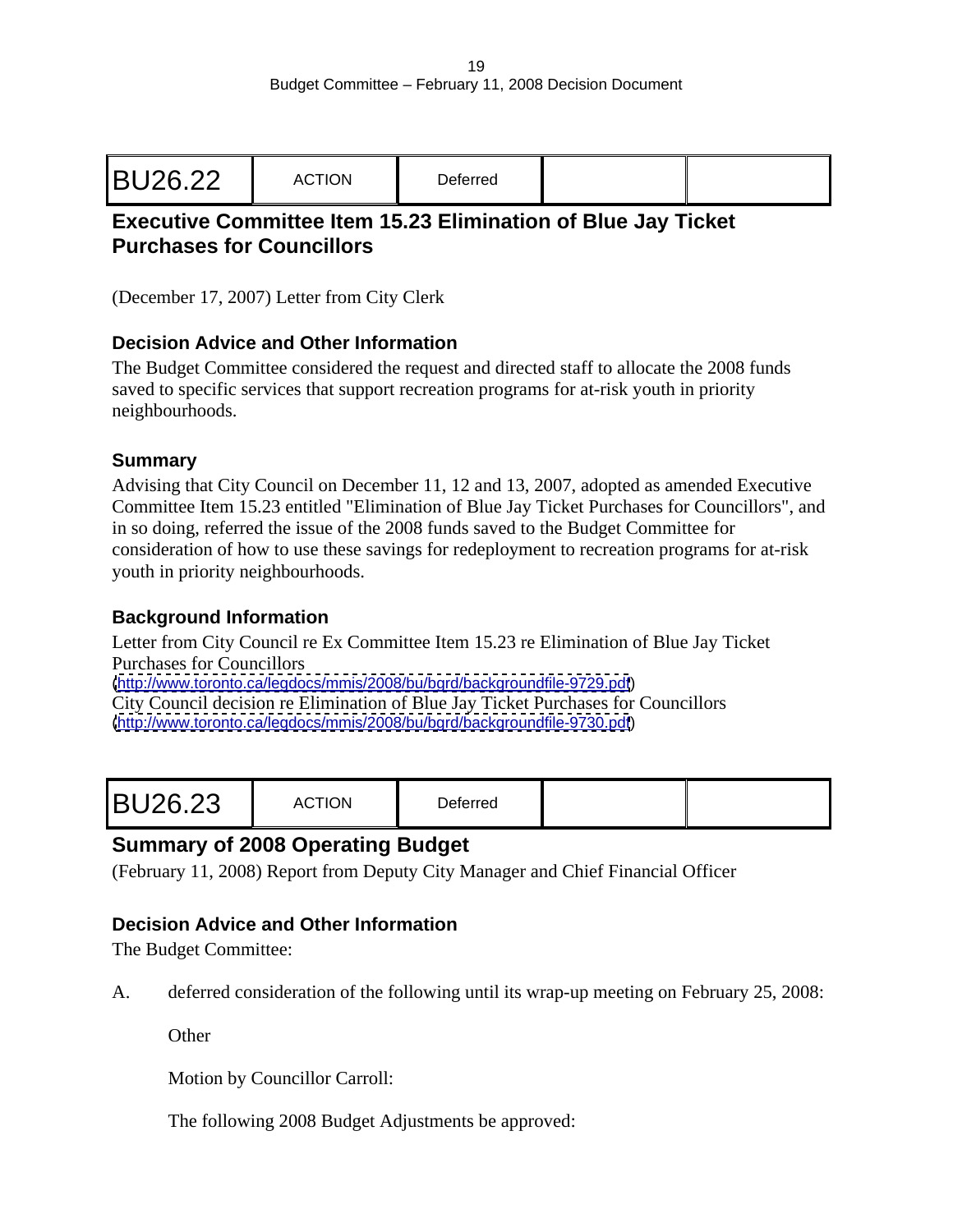- 1. That the recommended average increase of 21% over the 3% inflation-adjusted 2008 fee rates for recreation user fees and permits be reduced to an average of 5% over the 3% inflation-adjusted 2008 recreation and permit fee rates to support the base budget shortfall in Park, Forestry and Recreation, with all free permit policies and discount rate structures remaining in effect.
- 2. The User Fee Revenues included in the Parks, Forestry & Recreation Recommended 2008 Operating Budget be reduced by \$4.164 million resulting in a revised 2008 Recommended Net Operating Budget of \$239.658 million.
- 3. The Social Services budgeted caseload be reduced by 2,000 cases (to 77,000 cases) to reflect current caseload data resulting in a reduction of \$20 million (gross) and \$4.2 million (net) to a revised net Social Services 2008 Recommended Operating Budget of \$275.774 million.

Community Partnership and Investment Program (CPIP)

Motion by Councillor Rae:

- 1. That the budget be amended as follows:
	- adding \$597,000 for the Toronto Arts Council
	- adding \$400,000 for Major Cultural Organizations
	- adding \$85,000 for LASOs
	- adding \$18,000 for Artscape
- 2. That the City Manager and General Manager, Economic Development, Culture and Tourism, be requested to review and report back to the Economic Development Committee by September 2008 on how to best facilitate the Toronto Arts Council becoming one of the City's ABC's.
- 3. That the City of Toronto Glenn Gould Protégé Award of \$10,000 be increased by \$5,000 to \$15,000 and that this award, presented every three years, be moved to CPIP.
- 4. That \$10,000 remain in the Protocol budget to be assigned to cover costs of hosting international delegation receptions and events.

Motion by Councillor Mihevc:

- 1. That the budget be amended as follows:
	- adding \$438,000 to Community Services Grants for a total of \$795,600;
	- adding \$95,800 to Service Development for a total of \$150,000;
	- adding \$300,000 to School Food Program for a total of \$393,100; and
	- adding \$100,000 to Access and Equity Program for a total of \$123,000.

Parks, Forestry and Recreation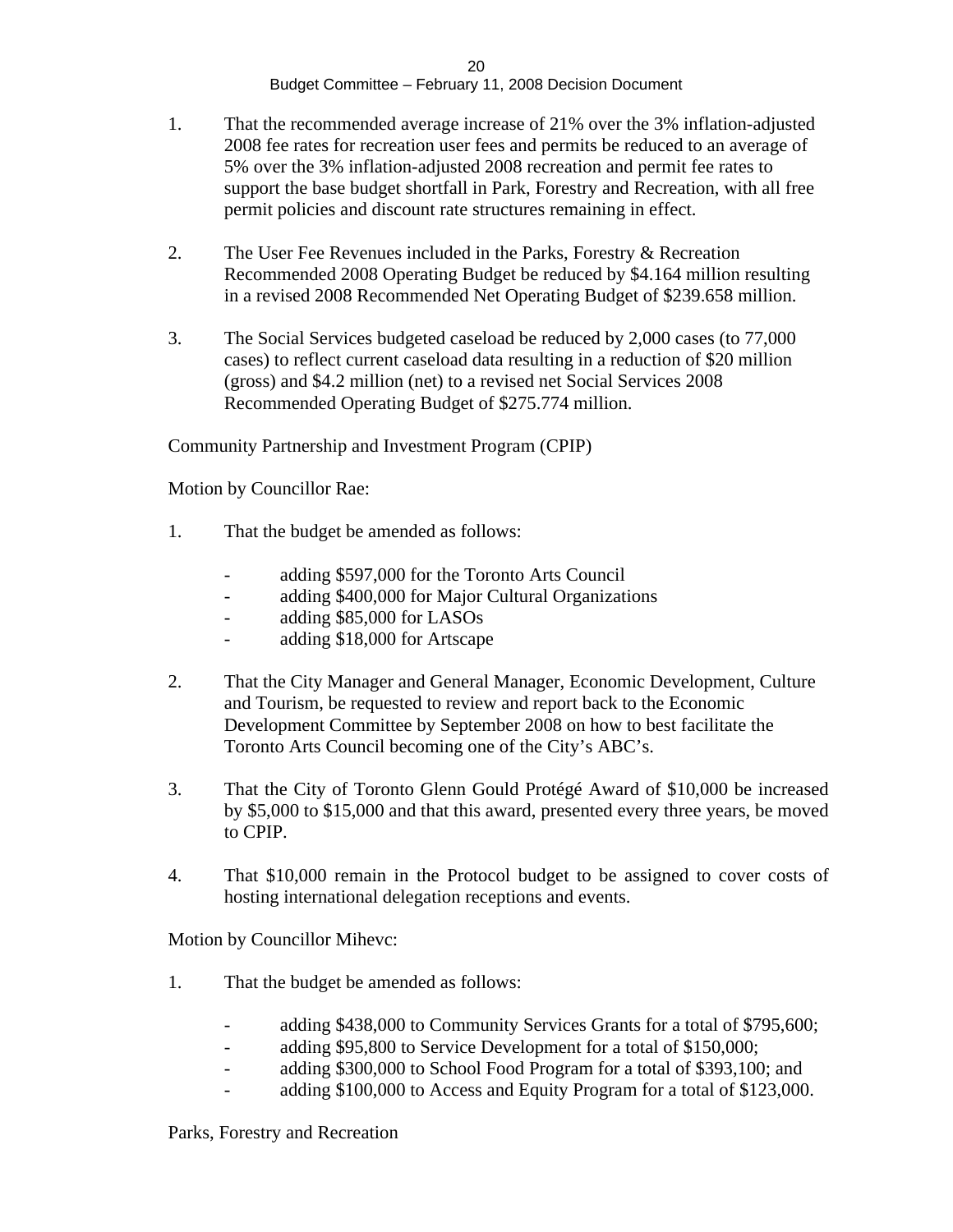Motion by Councillor Carroll (on behalf of Councillor Davis)

- 1. That the proposed closure of the Bob Abate Indoor Pool be deferred so that the issues of accessibility to other pools, and the relationship of this pool to the outdoor pool at Alexander Duff (in Christie Pits) can be analyzed and a holistic solution sought.
- 2. That the Stanley Park Pool closure proposal be deferred for an analysis of the summer aquatic needs of the Niagara neighbourhood and the newly evolved neighbourhoods nearby (e.g. Liberty Village).
- 3. That the General Manager, Parks, Forestry and Recreation, be requested to meet with interested Councillors on possible financial options to cover the costs.

Motion by Councillor Carroll (on behalf of Councillor Davis)

- 1. That the relocation of Aquatics Programs from the proposed four TDSB pools be deferred and the continued use of these pools be considered as part of the Aquatic and Pools Strategy.
- 2. That the General Manager, Parks, Forestry and Recreation, be requested to meet with interested Councillors on possible financial options to cover the costs.

Transportation (Public Realm)

The Budget Committee:

- 1. deferred consideration of the following to the Budget Committee wrap-up meeting on February 25, 2008:
	- i. Approve the development and maintenance of tourist information and wayfinding signage strategies in connection with the info pillar element of the Street Furniture Program – up to \$300,000, subject to the Executive Director, Tourism, submitting a business case in conjunction with the 2008 budget process.
- 2. Approved the following, subject to final approval of the 2008 Operating Budget:
	- i. Augmented maintenance of street trees on main and commercial streets up to \$700,000.
	- ii. Clean and Beautiful City initiatives including administration, Ward-based community projects/demonstration projects and remaining instalment to cover orphan space maintenance – up to \$1,699,000.
- B. Deferred consideration of the following to June 2008: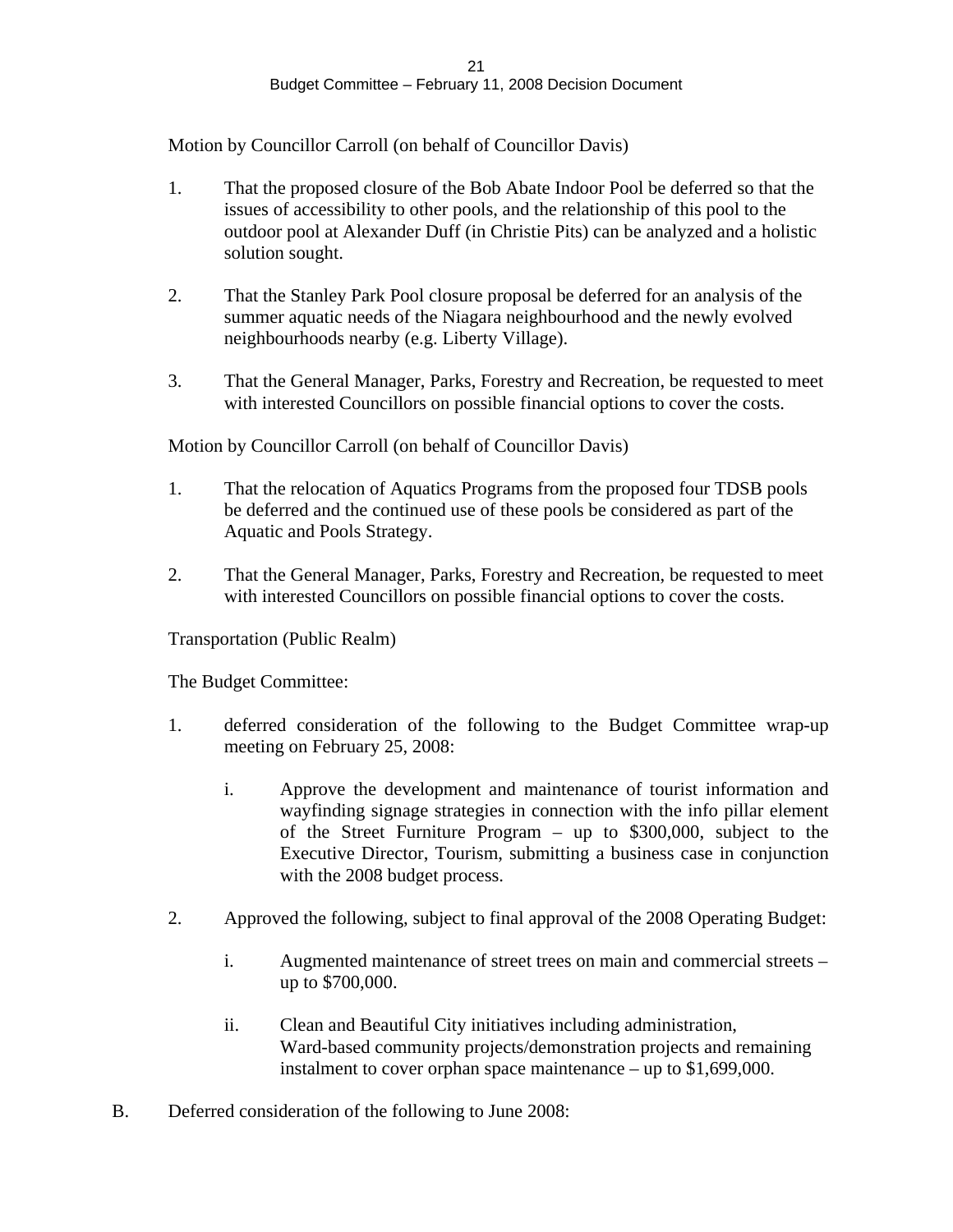- i. the issue of finalization of the organizational structure and scope of the Public Realm Office until the report from the General Manager, Transportation Services, is submitted to the Public Works and Infrastructure Committee.
- C. Homes for the Aged

Amended the following Recommendation 2 of the Analyst Briefing Notes to read:

- "2. The General Manager of Homes for the Aged explore the potential benefits of conducting yet another governance structure review of the Homes for the Aged Division before 2009 Operating Budget Process."
- D. Requested the following:

Parks, Forestry and Recreation

1. the General Manager, Parks, Forestry and Recreation, report to the wrap-up meeting on February 25, 2008 on both the Island Ferry service reduction and fee increase, including options to accommodate changes within the Recommended Operating Budget.

Transportation (Mechanical Leaf Pick-up)

2. the General Manager of Transportation Services report to the wrap-up meeting on February 25, 2008 on potential offsets to re-establish the mechanical leaf pick up program at 2006 service levels.

Community Partnership and Investment Program (CPIP)

- 3. Council Members, in consultation with staff, explore possible offsets to the requested increases within the CPIP Budget beyond the recommended \$1.337 million and report to the wrap-up meeting of Budget Committee.
- E. Received the following Briefing Notes for information:

#### CORPORATE ISSUES

- 2008 Staff Recommended Approved Positions (Jan 28 001);
- 2008 Staff Recommended Gapping (Jan 28 011)
- Economic Factors (Jan  $28 014$ )
- Recommended Changes to Existing User Fee/Charges and New User Fees/Charges in the 2008 Operating Budget (Jan 28 – 016)

#### CITIZEN CENTRED SERVICES "A"

Economic Development, Culture and Tourism:

• Nuit Blanche (Feb 01 – 094)